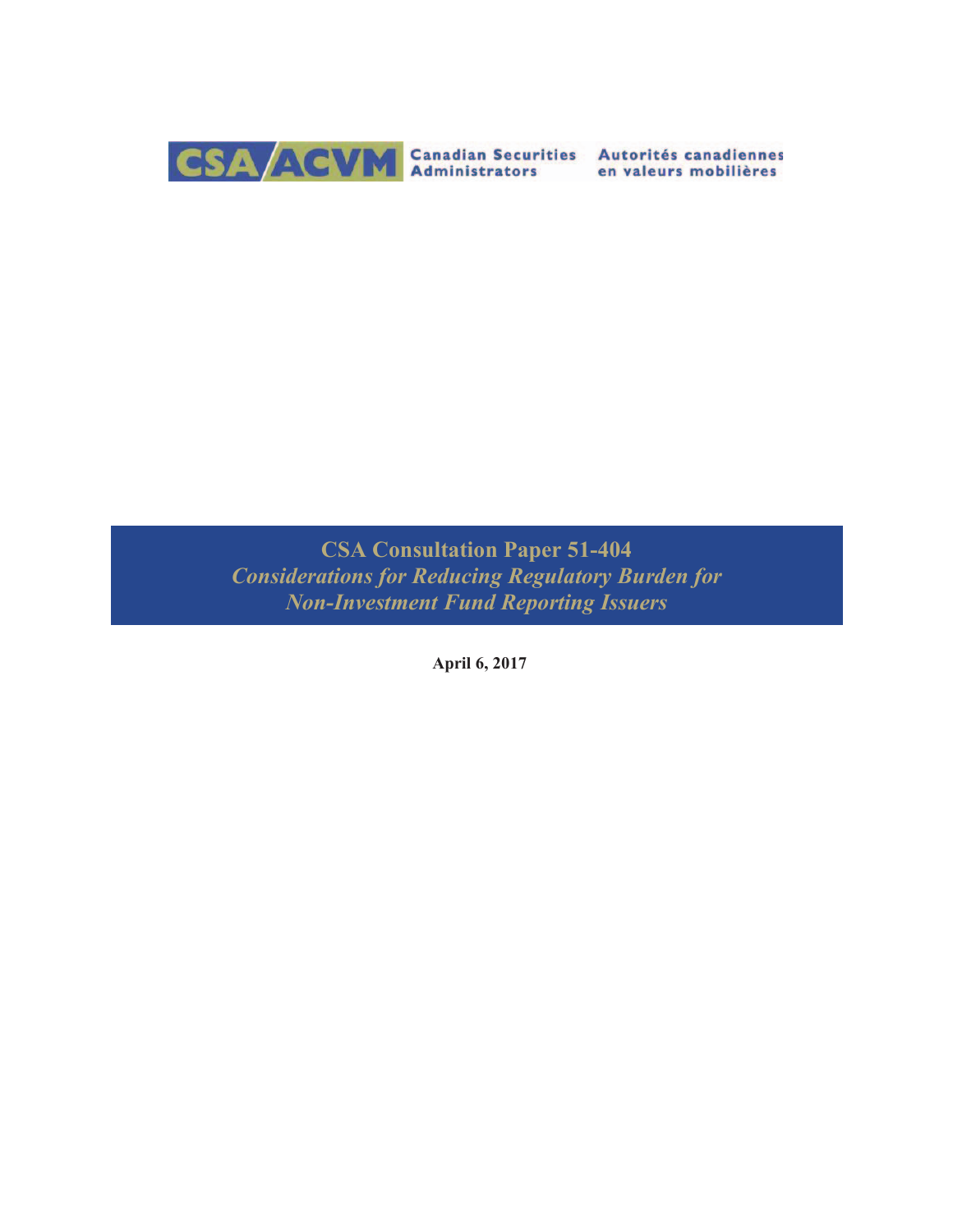## **PART 1 - Introduction**

The current Canadian Securities Administrators (**CSA** or **we**) Business Plan identifies a review of the regulatory burden on reporting issuers as one of the CSA's key initiatives for  $2016-2019$ .<sup>1</sup> Changes brought on by shifts in market conditions, investor demographics, technological innovation and globalization all have a real impact on reporting issuers. As capital markets evolve, our approach to regulation needs to reflect the realities of business for Canadian reporting issuers to remain competitive. Regulatory requirements and the associated compliance costs should be balanced against the significance of the regulatory objectives sought to be realized and the value provided by such regulatory requirements to investors and other stakeholders.

The purpose of this CSA Consultation Paper (the **Consultation Paper**) is to identify and consider areas of securities legislation applicable to non-investment fund reporting issuers<sup>2</sup> that could benefit from a reduction of undue regulatory burden, without compromising investor protection or the efficiency of the capital market. Part 2 of this Consultation Paper is focused on considering options to reduce the regulatory burden associated with both capital raising in the public markets (i.e., prospectus related requirements) and the ongoing costs of remaining a reporting issuer (i.e., continuous disclosure requirements).

**Appendix A** to this Consultation Paper provides a snapshot of the size and types of reporting issuers who operate in the public market. We note that the Consultation Paper focuses only on the various securities legislation requirements applicable to non-investment fund reporting issuers. Separately, the CSA are also considering ways to reduce regulatory burden in other areas of securities legislation, such as reducing the disclosure obligations for investment funds.

Through recent policy initiatives, the CSA have taken steps to support reporting issuers while maintaining investor protection. For example, we have:

- liberalized the prospectus marketing regime by increasing the range of permissible pre-marketing and marketing activities in connection with public offerings,
- introduced new exemptions for use by reporting issuers and amended or modified certain existing prospectus exemptions available to reporting issuers, and
- tailored disclosure and other requirements to alleviate certain requirements for venture issuers in the prospectus and continuous disclosure regimes.

Similarly, the CSA are currently:

- reviewing the current resale regime for prospectus-exempt securities to determine the extent to which the resale provisions continue to be relevant in today's markets and to assess the market impact of alternative regulatory approaches, and
- creating a new national filing system to replace the core CSA national systems.

<sup>&</sup>lt;sup>1</sup> http://www.securities-administrators.ca/uploadedFiles/General/pdfs/CSA\_Business\_Plan\_2016-2019.pdf

<sup>&</sup>lt;sup>2</sup> In the main body of the Consultation Paper, reference to "reporting issuer(s)" means a "reporting issuer" as defined in securities legislation, other than investment funds. In Appendices A and B of this Consultation Paper, reference to "reporting issuer(s)" means a "reporting issuer" as defined in securities legislation.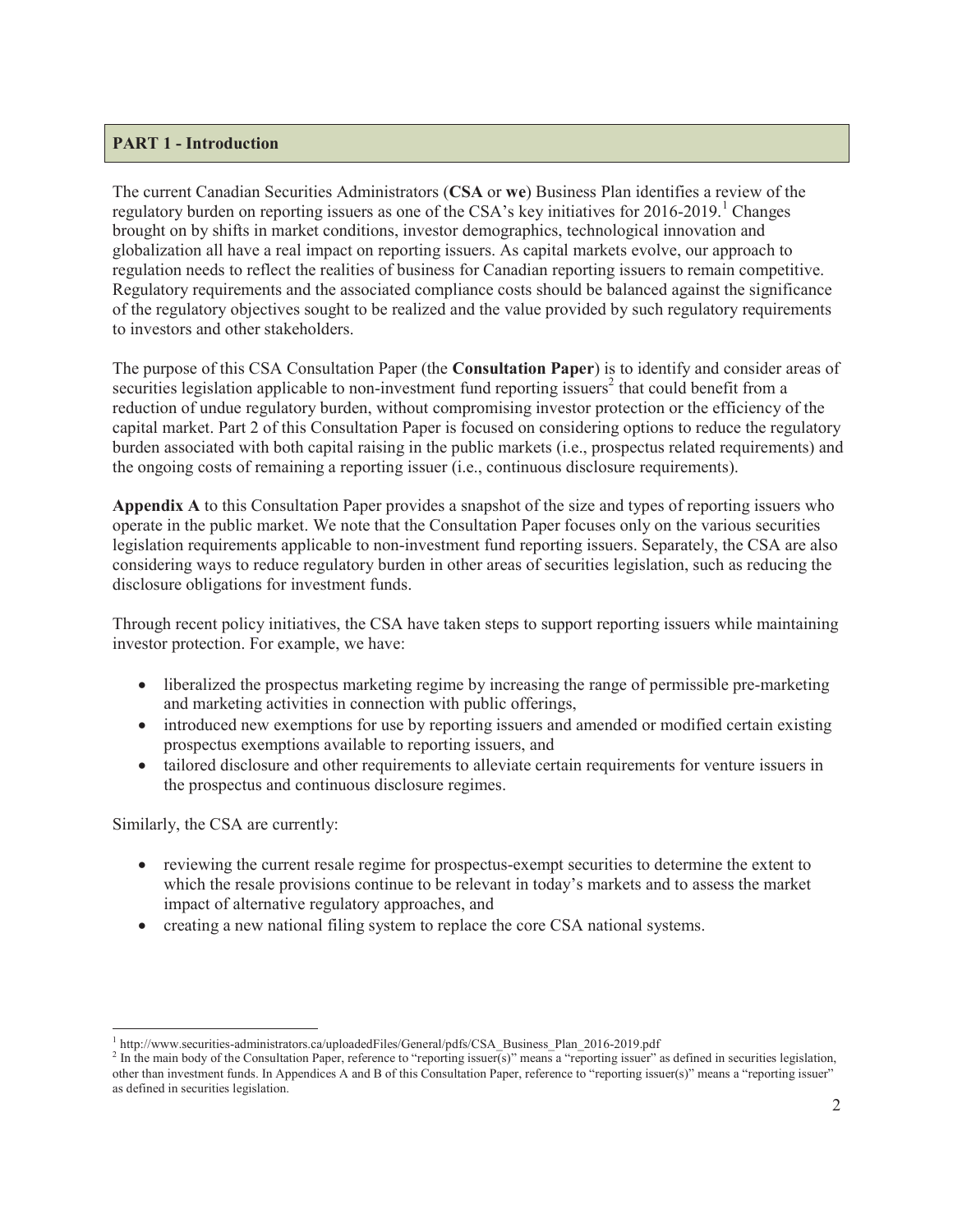**Appendix B** to this Consultation Paper briefly discusses and highlights the details of these regulatory initiatives.

While we have undertaken a number of policy initiatives to decrease regulatory burden for reporting issuers, the CSA recognize that there is more we can do to address other potential sources of regulatory burden for reporting issuers, while being mindful of the impact on investor protection. This Consultation Paper is the first step in this process. We are seeking feedback from market participants and stakeholders to identify specific areas of securities legislation where the regulatory burden on reporting issuers may be out of proportion to the regulatory objectives sought to be achieved. We will consider all comments received in assessing the scope and timing of any further work to reduce regulatory burden. However, while this Consultation Paper sets out a range of potential options and requests comments on these and any other options for consideration that we have not identified, we note that no definitive decisions have been made as to whether to move forward on any particular regulatory initiative.

Comments must be submitted in writing by July 7, 2017. We encourage commenters to provide comments on the full range of options identified in this Consultation Paper.

## **PART 2 – Potential options to reduce regulatory burden**

We set out below some potential regulatory options which may reduce regulatory burden for reporting issuers:

#### **2.1 Extending the application of streamlined rules to smaller reporting issuers**

#### **2.2 Reducing the regulatory burdens associated with the prospectus rules and offering process**

- (a) Reducing the audited financial statement requirements in an initial public offering (**IPO**) prospectus
- (b) Streamlining other prospectus requirements
- (c) Streamlining public offerings for reporting issuers
- (d) Other potential areas

#### **2.3 Reducing ongoing disclosure requirements**

- (a) Removing or modifying the criteria to file a business acquisition report (**BAR**)
- (b) Reducing disclosure requirements in annual and interim filings
- (c) Permitting semi-annual reporting

#### **2.4 Eliminating overlap in regulatory requirements**

#### **2.5 Enhancing electronic delivery of documents**

While this Consultation Paper discusses some initiatives relating to financial information required under securities legislation, we note that accounting standards for use by entities that prepare financial statements in accordance with Canadian generally accepted accounting principles (**GAAP**) are established by the Accounting Standards Board (**AcSB**), an independent body, and not by the CSA. The AcSB determines the contents of the CPA Canada Handbook – Accounting (the **Handbook**) and has approved the standards set out in Part I of the Handbook (i.e. International Financial Reporting Standards or **IFRS**) as accounting standards for publicly accountable enterprises.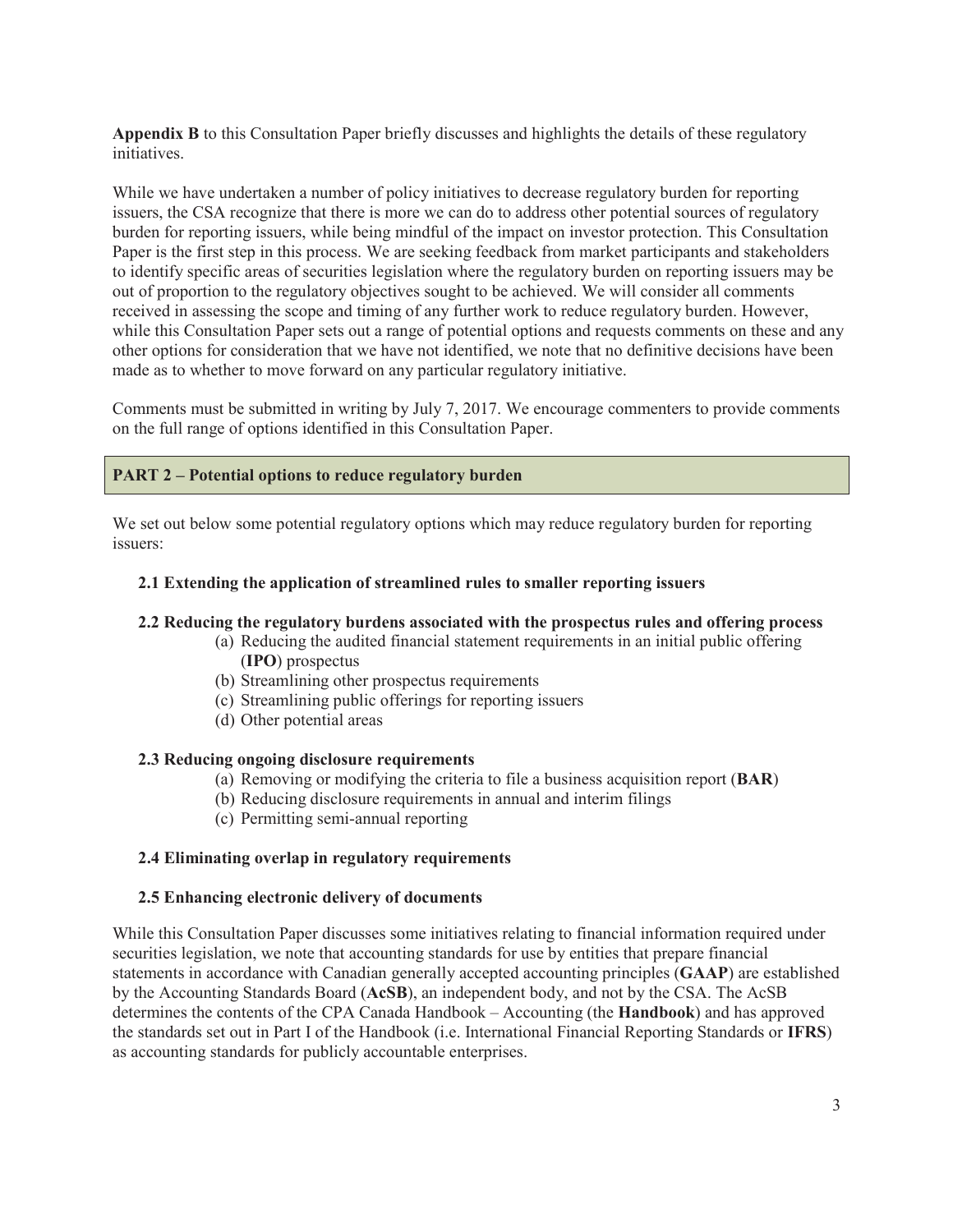In this Part, we set out a number of potential options for reducing regulatory burden for reporting issuers, including specific consultation questions to gauge the nature and scope of the issues to be addressed in each of these areas. We are also soliciting general feedback on which of these options should be prioritized (and, if so, the reasons why), whether such issues can be addressed in the short-term or medium-term, what the impact on investors may be, and any other areas of securities legislation which should also be considered.

#### **General consultation questions**

- 1. Of the potential options identified in Part 2:
	- (a) Which meaningfully reduce the regulatory burden on reporting issuers while preserving investor protection?
	- (b) Which should be prioritized and why?
- 2. Which of the issues identified in Part 2 could be addressed in the short-term or medium-term?
- 3. Are there any other options that are not identified in Part 2 which may offer opportunities to meaningfully reduce the regulatory burden on reporting issuers or others while preserving investor protection? If so, please explain the nature and extent of the issues in detail and whether these options should constitute a short-term or medium-term priority for the CSA.

## **2.1 Extending the application of streamlined rules to smaller reporting issuers**

Under Canadian securities legislation, venture issuers are permitted to comply with continuous disclosure requirements that are generally less onerous than those imposed on other reporting issuers. For example, venture issuers have:<sup>3</sup>

- longer filing deadlines for annual and interim financial statements
- $\bullet$  a higher threshold for significant acquisition reporting
- no requirement to file an annual information form (AIF)
- ability to file a quarterly highlights document to meet interim management's discussion and analysis (**MD&A**) requirements
- different corporate governance requirements
- reduced certification requirements

We currently distinguish venture issuers from non-venture issuers based on their exchange listings. A reporting issuer generally qualifies as a venture issuer as long as it does not have securities listed or quoted on what we consider senior securities exchanges or most foreign exchanges (a **Non-Venture Exchange**).<sup>4</sup> Some of the reasons for the current delineation between venture and non-venture issuers were stability and transparency.

We are considering ways to reduce reporting requirements for smaller reporting issuers based on a different metric. One option would be to adopt a size-based distinction. Under this option, a reporting

 $3$  For additional details, see Appendix B.

<sup>4</sup> For instance, National Instrument 51-102 *Continuous Disclosure Obligations* (**NI 51-102**) defines "venture issuer" as a reporting issuer that does not have any of its securities listed or quoted on any of the Toronto Stock Exchange (**TSX**), Aequitas NEO Exchange Inc., a U.S. marketplace, or a marketplace outside of Canada and the U.S. other than the Alternative Investment Market of the London Stock Exchange or the PLUS markets operated by PLUS Markets Group plc.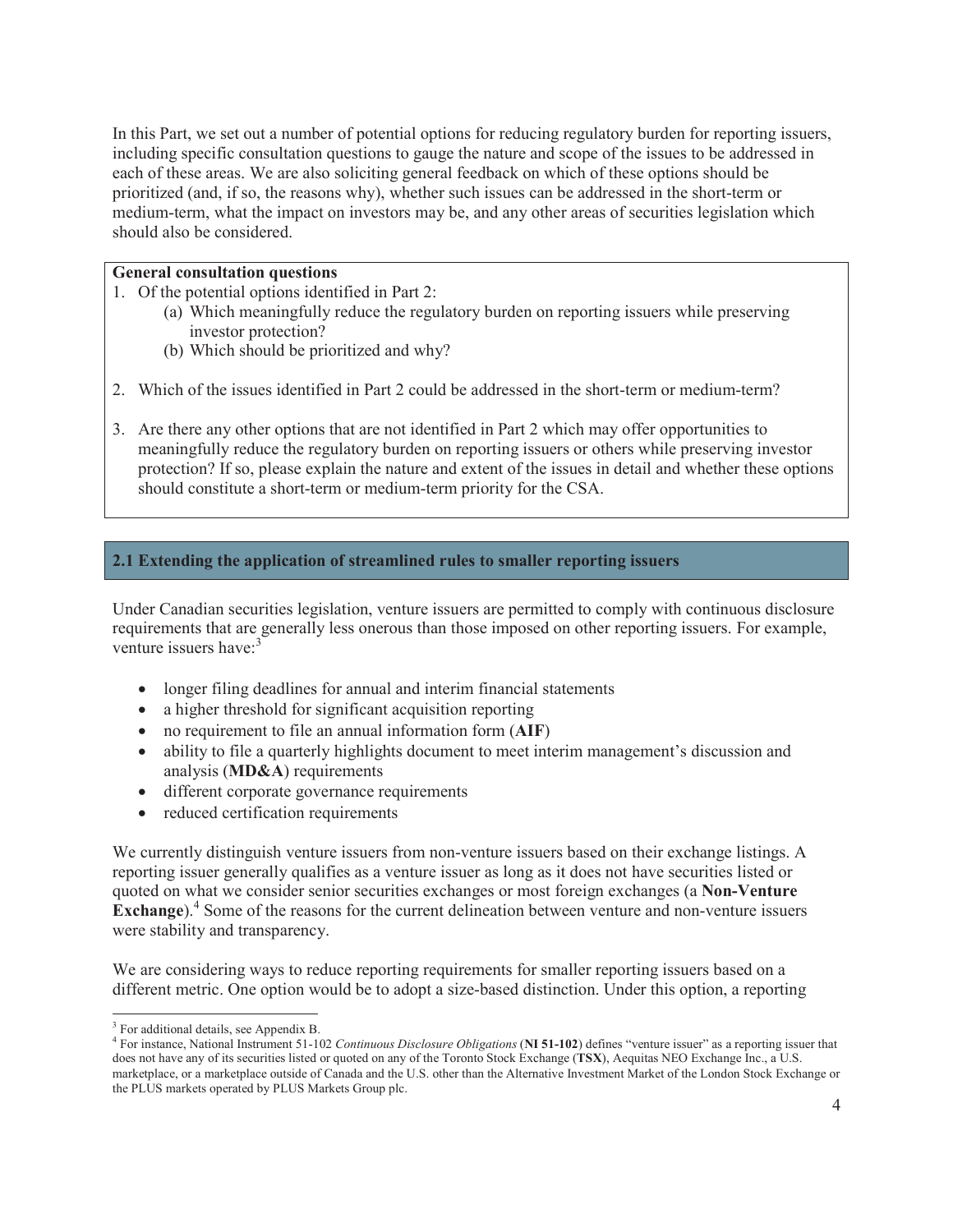issuer's size could be measured, for example, by the size of its assets, revenue, market capitalization or a combination of criteria. A size-based distinction would allow smaller reporting issuers listed on senior securities exchanges to utilize the reduced regulatory requirements currently restricted to venture issuers.

For example, we note that the rules and regulations of the U.S. Securities and Exchange Commission (**SEC**) provide reduced reporting requirements for "smaller reporting companies". Smaller reporting companies provide less historical financial information, have longer filing deadlines and have reduced executive compensation and MD&A disclosure requirements. Smaller reporting companies are presently defined as registrant companies (which are analogous to Canadian reporting issuers) with less than US\$75 million in common equity public float, or less than US\$50 million in revenue in the case of companies without publicly traded equity. The SEC has recently proposed amendments that, if adopted, would expand the number of registrants that qualify as smaller reporting companies by increasing the criteria thresholds to less than US\$250 million in common equity public float or US\$100 million in revenue for registrant companies with zero public float.

Additionally, the U.S. *Jumpstart Our Business Startups Act* of 2012 introduced a new category of registrant: the emerging growth company (**EGC**). Most companies with annual revenue under US\$1 billion qualify as an EGC and benefit from reduced regulatory and reporting requirements under the U.S. Securities Exchange Act of 1934.<sup>5</sup> The EGC status is time-limited. While the quantitative thresholds adopted by the SEC for the U.S. market would need to be adjusted to reflect the significantly smaller scale of the Canadian capital market and its reporting issuers, the general approach taken by the SEC might suggest options worth considering in the Canadian context.

With a median market capitalization of \$112 million for reporting issuers listed on the TSX<sup>6</sup>, a number of TSX-listed reporting issuers could likely benefit from reduced reporting requirements if we were to adopt a size-based distinction similar to the criteria for smaller reporting companies under the SEC rules.

#### **Consultation questions**

- 4. Would a size-based distinction between categories of reporting issuers be preferable to the current distinction based on exchange listing? Why or why not?
- 5. If we were to adopt a size-based distinction:
	- (a) What metric or criteria should be used and why? What threshold would be appropriate and why?
	- (b) What measures could be used to prevent reporting issuers from being required to report under different regimes from year to year?
	- (c) What measures could be used to ensure that there is sufficient transparency to investors regarding the disclosure regime to which the reporting issuer is subject?
	- (d) How could we assist investors in understanding the distinction made and the requirements applicable to each category of reporting issuer?
- 6. If the current distinction for venture issuers is maintained, should we extend certain less onerous venture issuer regulatory requirements to non-venture issuers? Which ones and  $why$ ?<sup>7</sup>

 $5$  The modified requirements available to EGCs include reduced disclosure with respect to financial statements, MD&A, and executive compensation.

<sup>6</sup> http://www.tsx.com/listings/listing-with-us, as of March 31, 2017.

 $<sup>7</sup>$  See section 2.2 for a discussion on expanding the eligibility criteria for the provision of two years of financial statements to issuers that</sup> intend to become non-venture issuers for IPO prospectuses.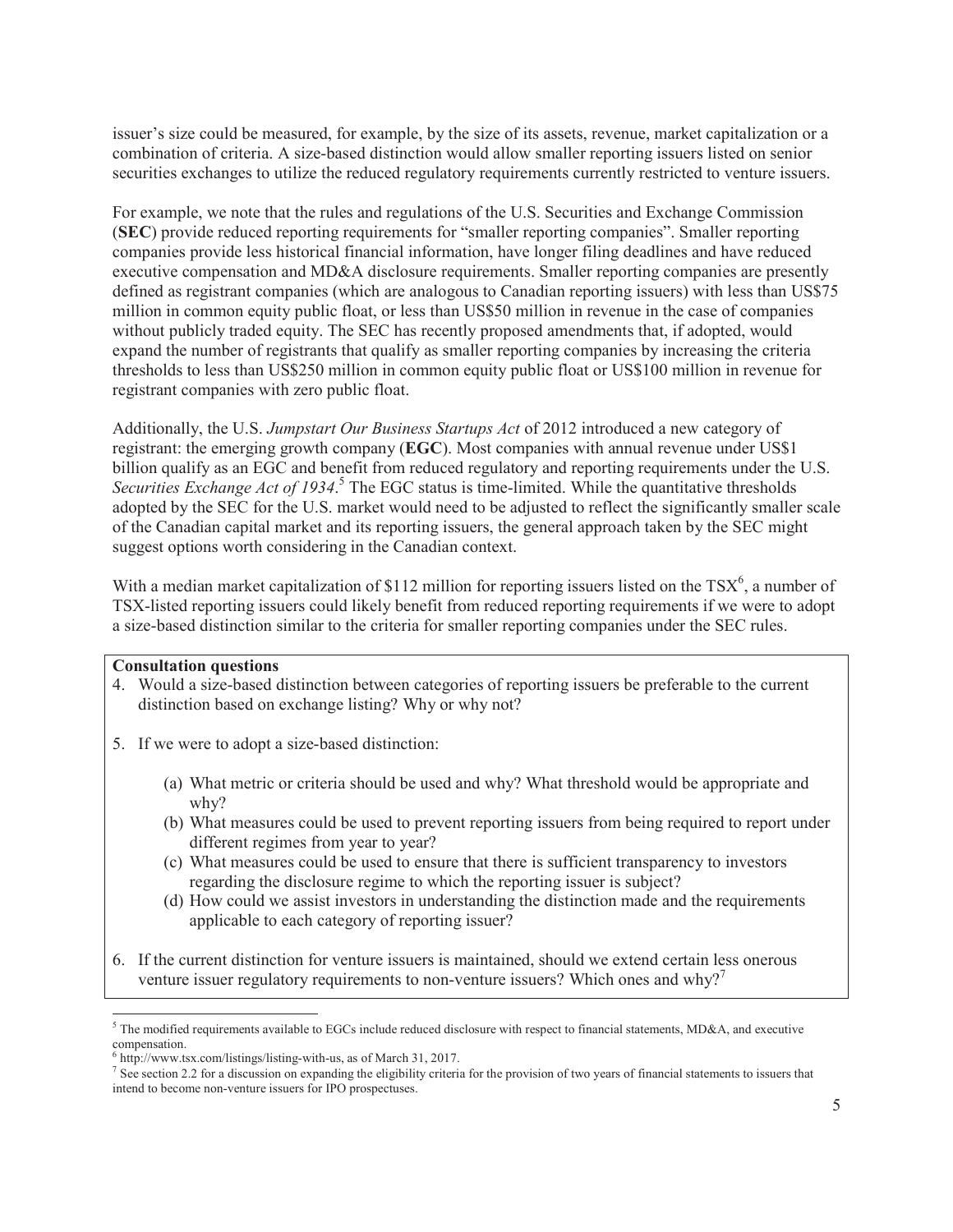## **2.2 Reducing the regulatory burdens associated with the prospectus rules and offering process**

## **(a) Reducing the audited financial statement requirements in an IPO prospectus**

The venture issuer regulation amendments introduced in 2015 reduced the number of years of financial information and related analysis required in a venture issuer IPO prospectus from three to two years. In addition, National Instrument 41-101 *General Prospectus Requirements* contains an exemption based on size from the requirement to audit the second and third most recently completed financial years.

We understand that an issuer may choose to list on a Non-Venture Exchange at the time of its IPO despite having relatively low revenues. We could consider allowing issuers that intend to list on a Non-Venture Exchange to present a reduced number of years of audited financial statements in their IPO prospectus if they have pre-IPO revenues under a certain threshold. Alternatively, we could allow all issuers to do so. These issuers could still be subject to the continuous disclosure requirements of a non-venture issuer post-IPO. However, it is unclear to us whether this would contribute to more efficient capital raising in the public market in isolation.

#### **Consultation questions**

- 7. Is it appropriate to extend the eligibility criteria for the provision of two years of financial statements to issuers that intend to become non-venture issuers? If so:
	- (a) How would this amendment assist in efficient capital raising in the public market?
	- (b) How would having less historical financial information on non-venture issuers impact investors?
	- (c) Should we consider a threshold, such as pre-IPO revenues, in determining whether two years of financial statements are required? Why or why not?
	- (d) If a threshold is appropriate, what threshold should be applied to determine whether two years of financial statements are required, and why?
- 8. How important is the ability to perform a three year trend analysis?

## **(b) Streamlining other prospectus requirements**

In addition, there are other prospectus requirements that we can consider removing or modifying to reduce the issuer's preparation costs while still providing potential investors with clear, understandable and comprehensive disclosure necessary to make an informed investment decision. These options include:

- increasing BAR thresholds for non-venture issuers (also discussed in a continuous disclosure context below)
- removing the requirement for interim financial statements to be reviewed by an auditor
- removing the requirement to include pro forma financial statements for significant acquisitions
- tailoring disclosure requirements for non-IPO prospectuses to only focus on the following information: an overview of the issuer's business, key information regarding the issuer's management, disclosure of any conflicts of interest, a description of securities distributed and relevant rights, and the principal risks facing the business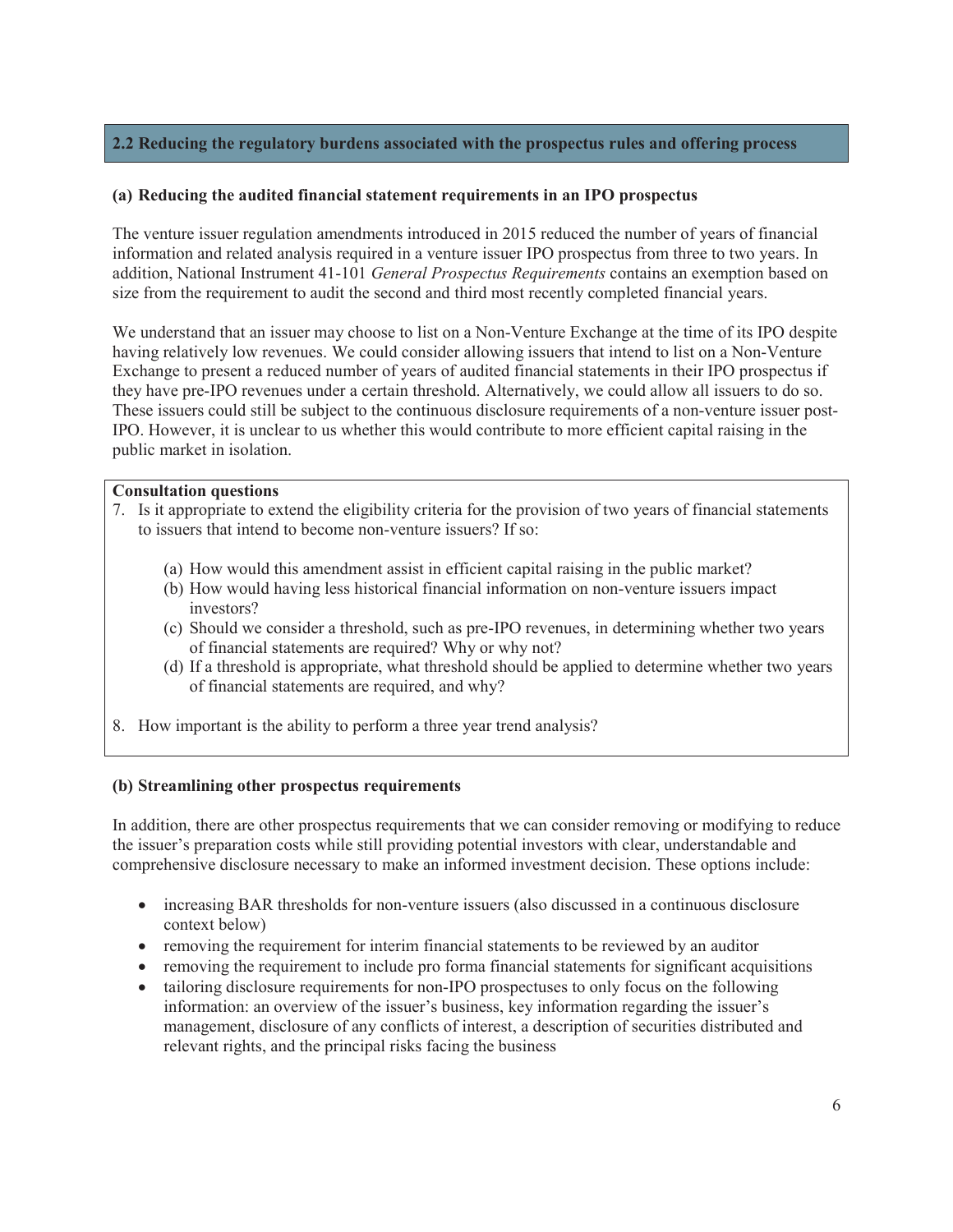## **Consultation questions**

- 9. Should auditor review of interim financial statements continue to be required in a prospectus? Why or why not?
- 10. Should other prospectus disclosure requirements be removed or modified, and why?

# **(c) Streamlining public offerings for reporting issuers**

The prospectus requirement, including the statutory rights investors receive under this regime, is a fundamental pillar of our current regulatory regime. Historically, the short form prospectus regime was designed to facilitate efficient capital raising for reporting issuers while providing investors with all of the protections of a prospectus, including statutory rights of withdrawal, rescission and damages, and the protections afforded by the statutory liability regime for the contents of the prospectus (i.e., the liability imposed by securities legislation on the reporting issuer, the underwriters, the board of directors, etc.).

# *(i) Short form prospectus offering system*

We have heard from some stakeholders that the time and cost to prepare a short form prospectus may be impediments to capital raising.

We are considering whether to eliminate or modify existing short form prospectus disclosure requirements where such requirements are duplicative, are not providing potential investors with timely, relevant information or may be misaligned with current market practices. For example, risk factor disclosure in short form prospectuses may often seem repetitive or boilerplate and the required disclosure of price ranges and trading volumes is available on the website of the reporting issuer's trading market.

We could also consider whether to extend the short form prospectus offering system to additional reporting issuers not currently qualified to use it (i.e., re-examine the short form eligibility requirements).

## **Consultation questions**

- 11. Is the current short form prospectus system achieving the appropriate balance (i.e., between facilitating efficient capital raising for reporting issuers and investor protection)? If not, please identify potential short form prospectus disclosure requirements which could be eliminated or modified in order to reduce regulatory burden on reporting issuers, without impacting investor protection, including providing specific reasons why such requirements are not necessary.
- 12. Should we extend the availability of the short form prospectus offering system to more reporting issuers? If so, please explain for which issuers, and why this would be appropriate.

# *(ii) Potential alternative prospectus model*

We are also considering whether conditions are right to revisit the merits of a prospectus offering model for reporting issuers that is more closely linked to continuous disclosure.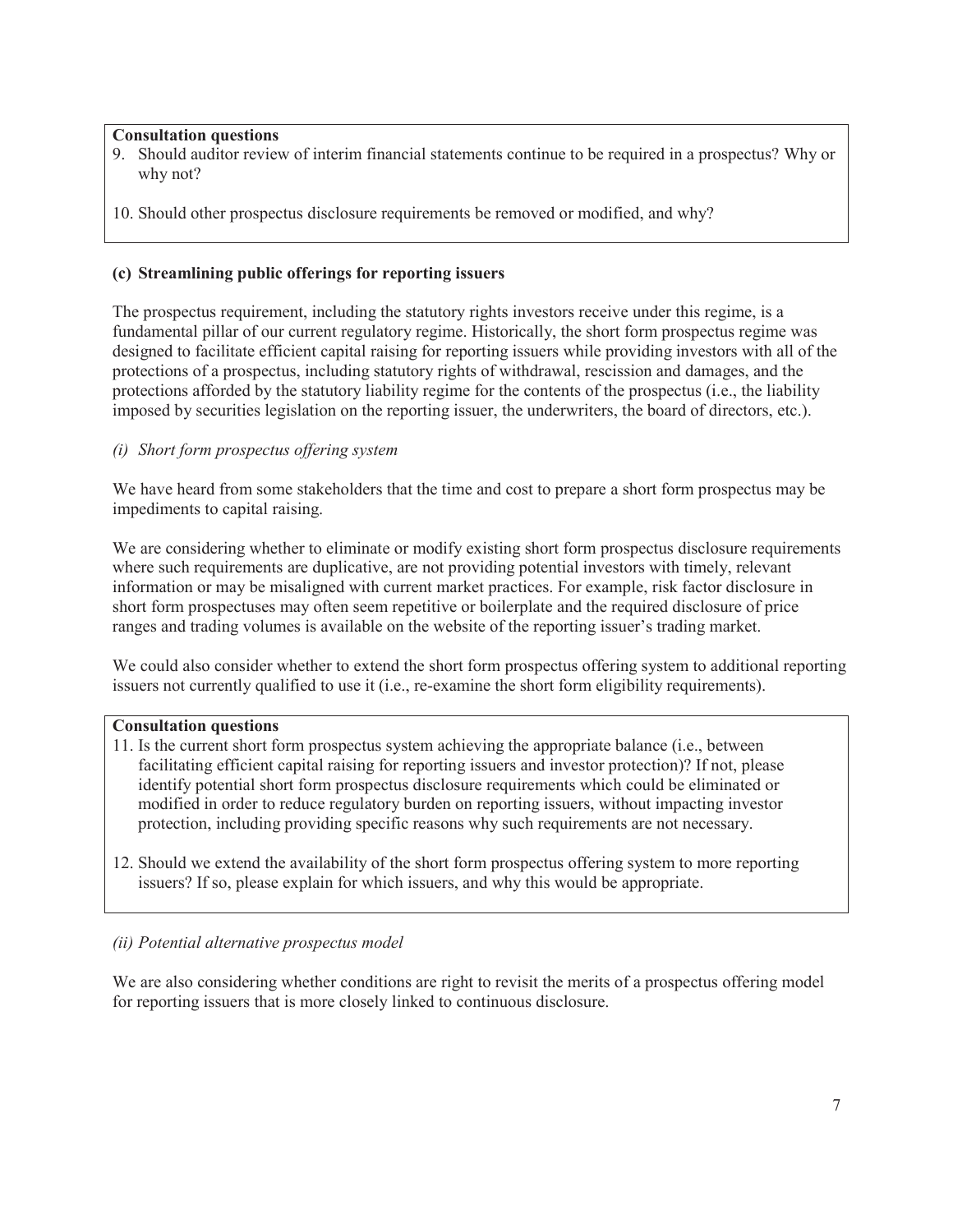In 2000, the CSA published for comment a concept proposal called Integrated Disclosure System (**IDS**).<sup>8</sup> This regime was designed to complement the existing prospectus regime. Under the IDS, reporting issuers were required to provide investors with more comprehensive and timely continuous disclosure by using an abbreviated offering document integrating the reporting issuer's disclosure base.

In 2002, the British Columbia Securities Commission also published for comment a proposal on, among other things, a system called Continuous Market Access (CMA).<sup>9</sup> This regime was designed to replace the existing prospectus regime. CMA provided reporting issuers with access to markets by disclosing the offering in a press release. No offering document was required, but reporting issuers were subject to an enhanced continuous disclosure regime and the obligation to disclose all material information about the reporting issuer.

The IDS and CMA proposals were intended to de-emphasize the traditional focus on primary market disclosure and put increased focus on a reporting issuer's continuous disclosure, in recognition of the fact that the majority of trading was taking place in the secondary rather than primary markets. They were also meant to provide reporting issuers with faster and more flexible access to public markets. Ultimately, these proposals did not go forward and, instead, the CSA subsequently updated the short form prospectus system.

Differences between the securities legislation of the various CSA jurisdictions may have been an obstacle at the time the IDS and CMA were proposed. However, since the early 2000s, the CSA have implemented different rules to further develop the harmonized approach to securities legislation across the country, such as national disclosure rules, the passport regime and registration requirements. Also, all CSA jurisdictions have adopted a statutory secondary market liability regime, which did not exist at the time the IDS and CMA were proposed.

We are now considering if the conditions are right to amend the current prospectus offering regime for reporting issuers. The intention is that the disclosure provided to investors be more concise and focused than under the current short form prospectus regime. For example, in cases other than a significant acquisition or significant changes to the reporting issuer's business, the disclosure in a prospectus could be limited to relevant items concerning the offering and the offered securities, such as:

- a detailed description of the securities offered
- intended use of proceeds
- $\bullet$  the plan of distribution
- consolidated capitalization
- $\bullet$  earnings coverage
- material risk factors associated with the offering and the offered securities
- $\bullet$  conflicts of interest, if any
- investors' statutory rights of withdrawal, damages and rescission

<sup>8</sup> *Canadian Securities Administrators Notice and Request for Comment 44-101, 51-401 – Concept Proposal for an Integrated Disclosure System*, Canadian Securities Administrators, January 28, 2000 <sup>9</sup> *New Proposals for Securities Regulation – A new way to regulate*, British Columbia Securities Commission, June 5, 2002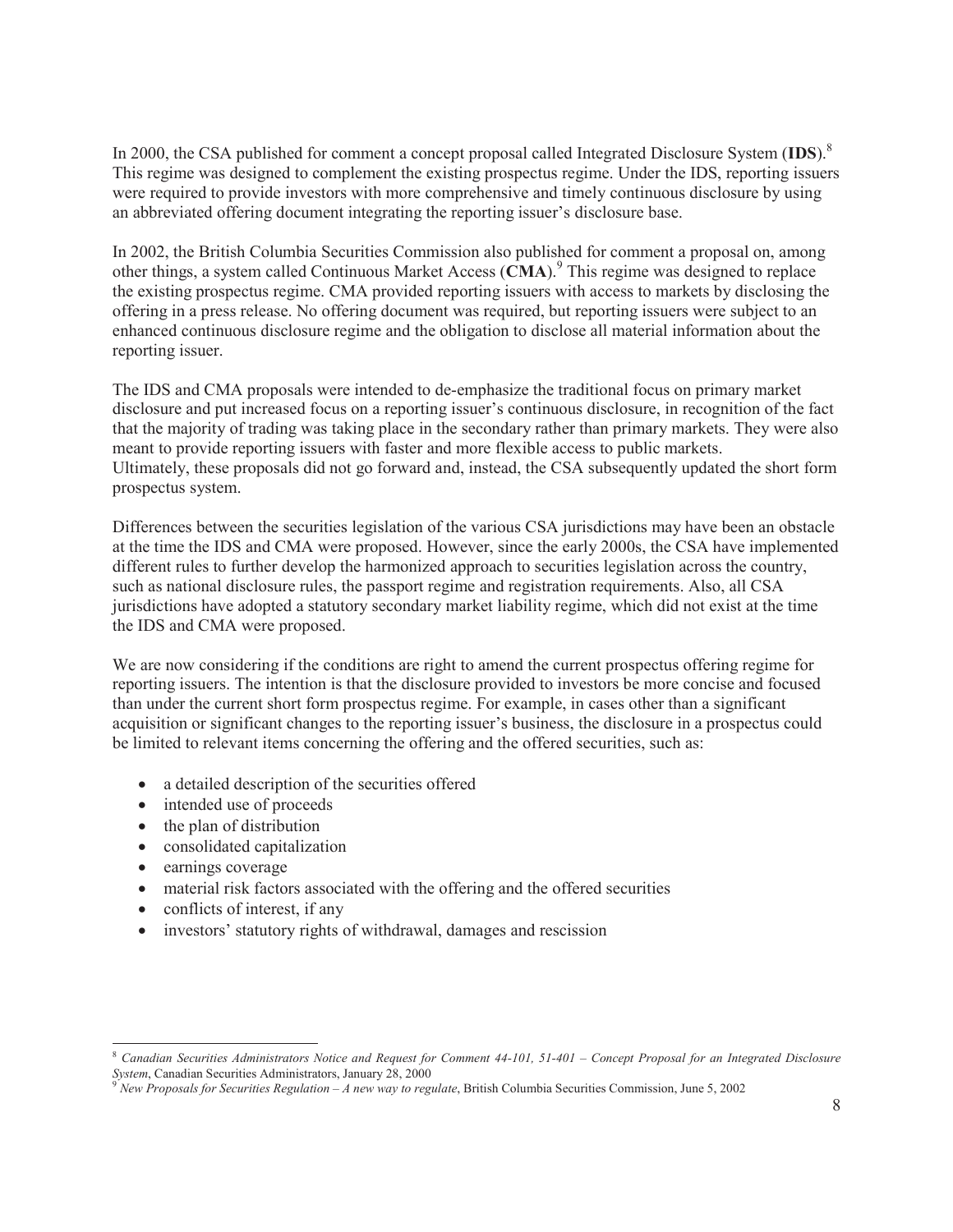Under an alternative prospectus model, reporting issuers and dealers participating in an offering would assume liability for any misrepresentation in the reporting issuer's disclosure base and all written marketing communications pertaining to the offering or the securities offered.

#### **Consultation questions**

- 13. Are conditions right to propose a type of alternative prospectus model for reporting issuers? If an alternative prospectus model is utilized for reporting issuers:
	- (a) What should the key features and disclosure requirements of any proposed alternative prospectus model be?
	- (b) What types of investor protections should be included under such a model (for example, rights of rescission)?
	- (c) Should an alternative offering model be made available to all reporting issuers? If not, what should the eligibility criteria be?

## *(iii) Facilitating at-the-market (ATM) offerings*

An ATM offering is a continuous distribution by a reporting issuer of equity securities into a public trading market, such as the TSX, at prevailing market prices. ATM offerings are made through a registered securities dealer, typically acting on an agency basis. Distribution agreements governing ATM offerings usually provide reporting issuers with significant flexibility to establish parameters with respect to the timing, price and amount of securities to be sold during a specified period, subject to some limitations.

Part 9 of National Instrument 44-102 *Shelf Distributions* (**NI 44-102**) establishes certain rules for ATM offerings under Canadian shelf prospectuses, including an upper limit on the market value of securities which may be distributed under an ATM offering,<sup>10</sup> and a prohibition against market stabilization activities in connection with such an offering. NI 44-102 does not establish a comprehensive framework for ATM offerings as it does not exempt ATM offerings from certain provisions of securities legislation applicable to all prospectus offerings, such as the prospectus delivery requirement and statutory rights of rescission and withdrawal. However, these are impracticable in the context of an ATM offering. Consequently, a reporting issuer wishing to conduct an ATM offering must obtain exemptive relief from these requirements. As a condition of granting the requested relief, exemptive relief granted by CSA members in connection with ATM offerings has typically limited the number of securities that may be sold under the ATM offering on any given trading day (as a percentage of the aggregate daily trading volume) and required monthly reports in respect of sales made through the ATM offering.

ATM offerings are well established in the United States, but much less common in Canada. A number of Canadian issuers have chosen to conduct ATM offerings exclusively in the United States, rather than in Canada. Some industry participants have observed that the limited number of ATM offerings in Canada may be partly attributable to regulatory burden associated with the requirement to obtain prior exemptive relief and the conditions typically imposed in connection with such relief. They have also suggested that some of the current restrictions on ATM offerings could be relaxed or eliminated without compromising necessary investor protection and the integrity of the capital markets. We are seeking feedback from

<sup>&</sup>lt;sup>10</sup> The market value of equity securities distributed under an ATM offering may not exceed 10% of the aggregate market value of the reporting issuer's outstanding equity securities of the same class as the class of securities distributed, calculated in accordance with section 9.2 of NI 44-102 as of the last trading day of the month before the month in which the first trade under the ATM offering is made.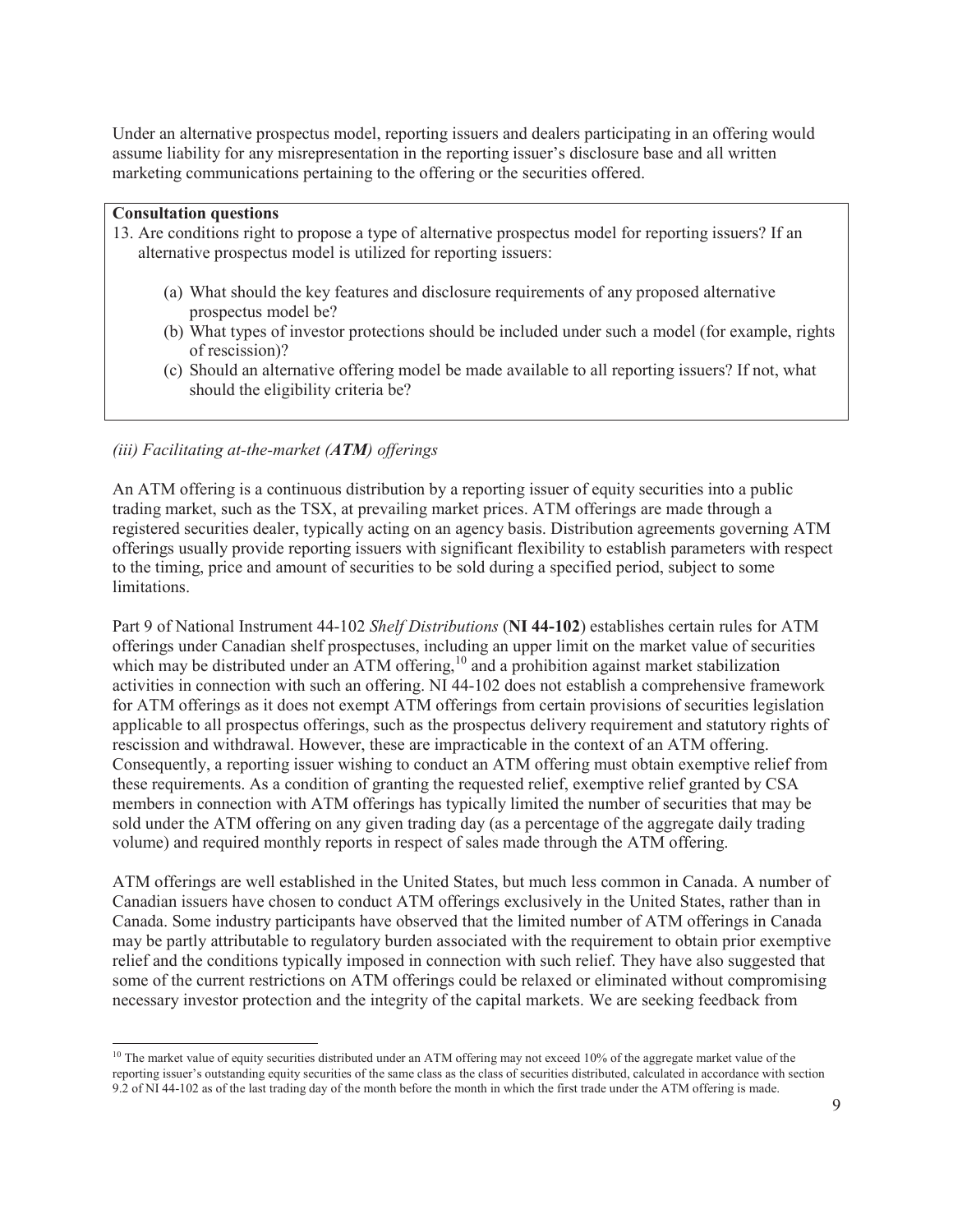participants in the Canadian capital markets as to whether there are measures we should adopt to facilitate ATM offerings in Canada.

#### **Consultation questions**

- 14. What rule amendments or other measures could we adopt to further streamline the process for ATM offerings by reporting issuers? Are there any current limitations or requirements imposed on ATM offerings which we could modify or eliminate without compromising investor protection or the integrity of the capital markets?
- 15. Which elements of the exemptive relief granted for ATM offerings should be codified in securities legislation to further facilitate such offerings?

#### **(d) Other potential areas**

We are also considering other potential areas for reducing regulatory burden associated with capital raising, including:

- facilitating cross-border offerings
- further liberalizing the pre-marketing and marketing regime

#### **Consultation questions**

- 16. Are there rule amendments and/or processes we could adopt to further streamline the process for crossborder prospectus offerings, without compromising investor protection, by: (i) Canadian issuers and (ii) foreign issuers?
- 17. As noted in Appendix B, in 2013 a number of amendments were made to liberalize the premarketing/marketing regime in Canada. Are there rule amendments and/or processes we could adopt to further liberalize the prospectus pre-marketing and marketing regime in Canada, without compromising investor protection, for: (i) existing reporting issuers and (ii) issuers planning an IPO, and if so in what way?

## **2.3 Reducing ongoing disclosure requirements**

## **(a) Removing or modifying the criteria to file a BAR**

Currently, reporting issuers are required to file a BAR within 75 days after completion of an acquisition that meets the significance tests set out in Part 8 of NI 51-102. This requirement was introduced in 2004 to provide investors in the secondary market, on a relatively timely basis, the type of information currently required for primary market investors in a prospectus offering. Disclosure required in a BAR includes historical financial statements of the business acquired and, in the case of a BAR filed for a nonventure reporting issuer, pro forma financial statements.

In July 2011, the CSA requested comments on proposed National Instrument 51-103 *Ongoing Governance and Disclosure Requirements for Venture Issuers* (**NI 51-103**). In NI 51-103, the CSA proposed to increase the significance thresholds for acquisitions made by venture issuers from 40% to 100%. Although the CSA did not implement NI 51-103, it amended NI 51-102 in 2015 to increase the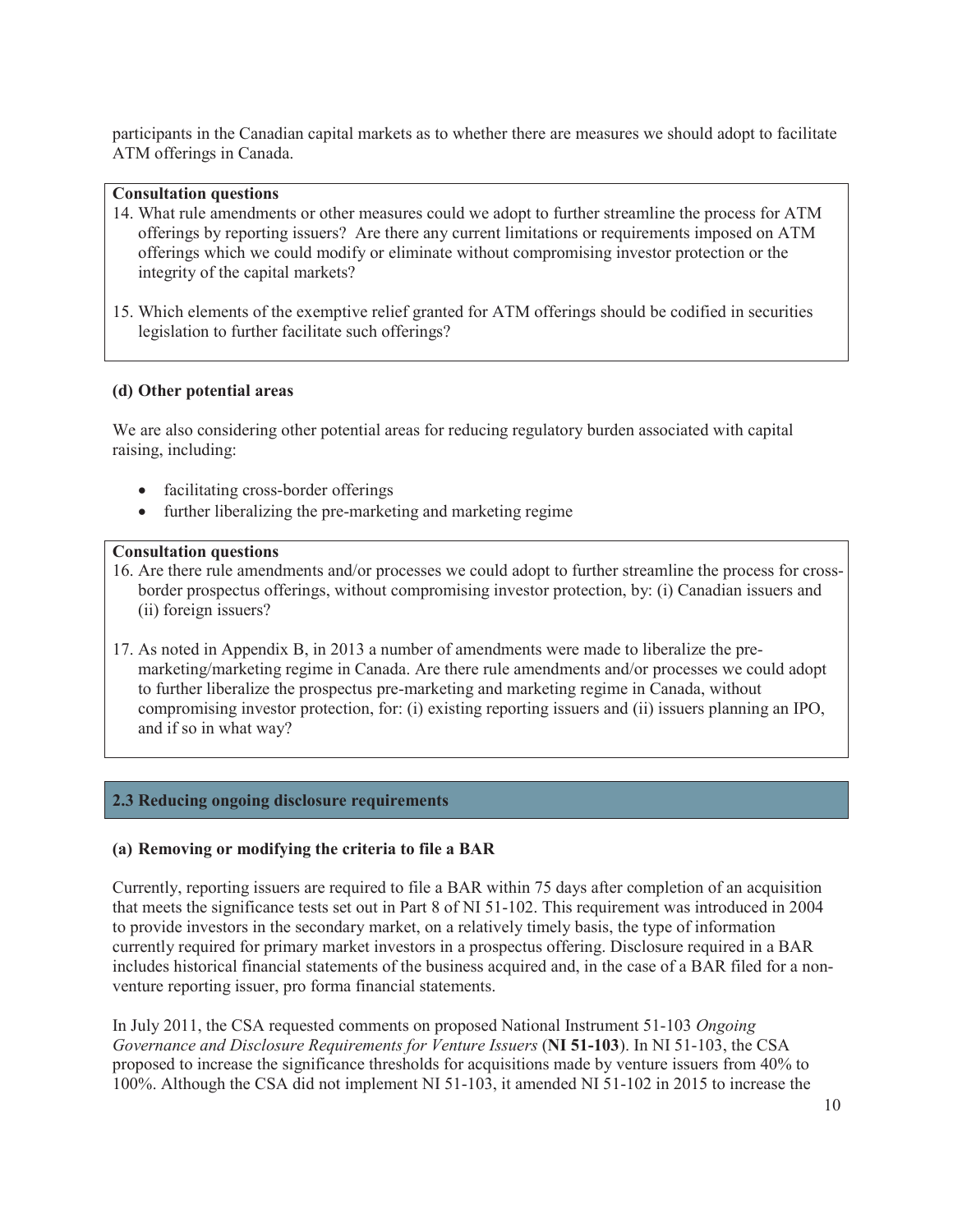significance thresholds for acquisitions made by venture issuers as proposed in NI-51-103. The increased significance thresholds reduced the instances when venture issuers must file a BAR. No increase of the significance tests for non-venture issuers was proposed at that time, as these changes were made in the context of rule amendments targeting venture issuers only.

Reporting issuers frequently apply for and are granted certain relief from the BAR requirements. We have heard from some stakeholders that the preparation of a BAR entails significant time and cost, and that the information necessary to comply with the BAR requirements may, in some instances, be difficult to obtain. Some of these stakeholders have also questioned the value of the disclosure BARs provide. In the July 2011 consultation on NI 51-103, a number of commenters had also indicated that they did not think pro forma financial statements provide useful information to investors. Other stakeholders have indicated that they continue to believe that there are situations where a BAR provides relevant information to investors seeking to make an investment decision.

We are now considering whether we should conduct a broader review of the BAR requirements. We could consider changes such as:

- removing the requirement to file a BAR entirely in certain circumstances
- $\bullet$  removing one or more of the significance tests
- increasing the threshold applied to the three significance tests for non-venture issuers
- providing alternative tests based on specific industry criteria

#### **Consultation questions**

18. Does the BAR disclosure, in particular the financial statements of the business acquired and the pro forma financial statements, provide relevant and timely information for an investor to make an investment decision? In what situations does the BAR not provide relevant and timely information?

19. Are there certain BAR requirements that are more onerous or problematic than others?

20. If the BAR provides relevant and timely information to investors:

- (a) Are each of the current significance tests required to ensure that significant acquisitions are captured by the BAR requirements?
- (b) To what level could the significance thresholds be increased for non-venture issuers while still providing an investor with sufficient information with which to make an investment decision?
- (c) What alternative tests would be most relevant for a particular industry and why?
- (d) Do you think that the disclosure requirements for a significant acquisition under Item 14.2 of 51-102F5 (information circular) should be modified to align with those required in a BAR, instead of prospectus-level disclosure? Why or why not?

## **(b) Reducing disclosure requirements in annual and interim filings**

We have heard from stakeholders that the volume of information included in annual and interim filings may obscure the focus on the key information needed by a reporting issuer's investors and analysts. We are considering whether there are ways in which we could refocus annual and interim filings on such key information. Possible options include: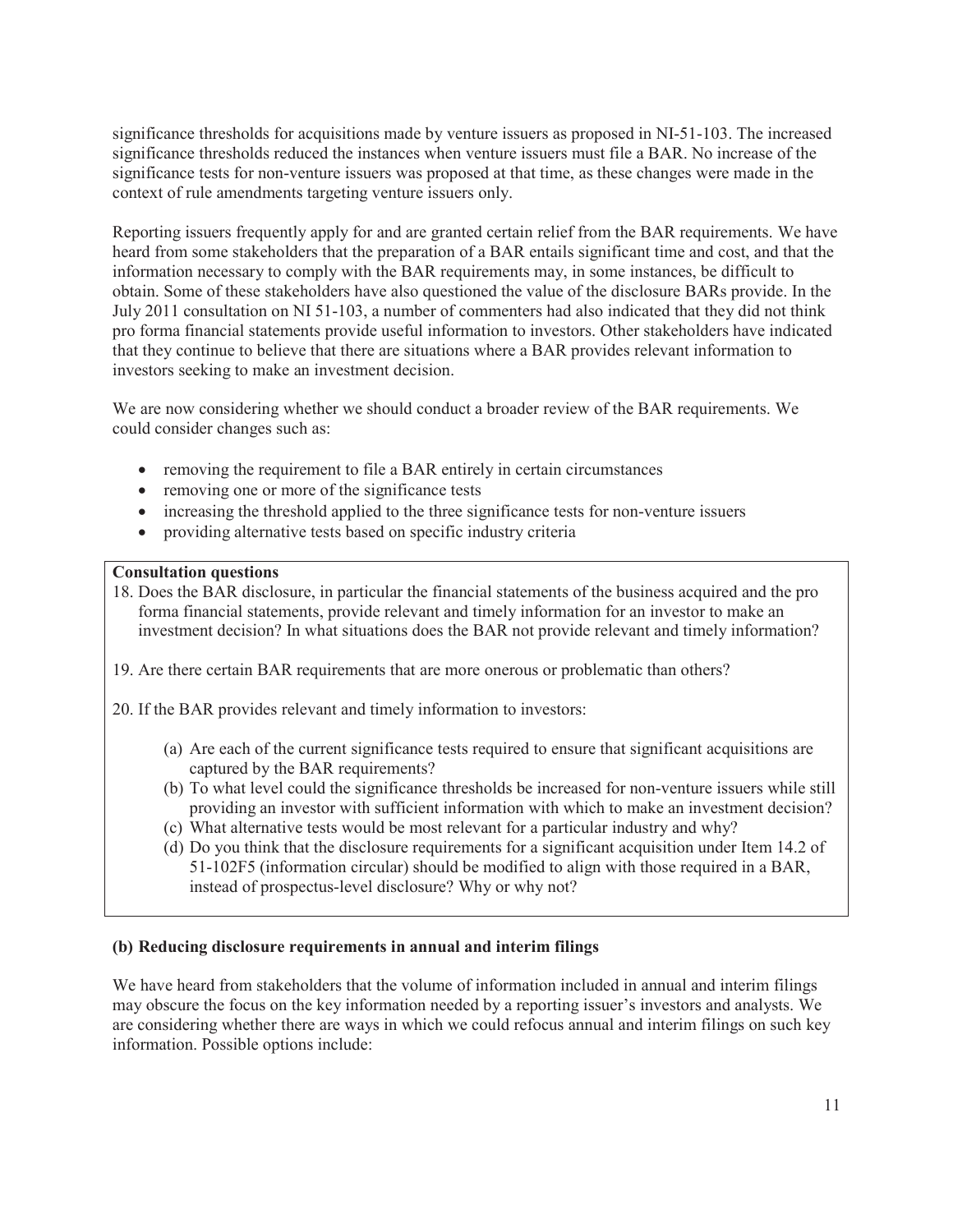- removing the discussion of prior period results from the MD&A
- removing the summary of quarterly results for the eight most recently completed quarters in the MD&A
- $\bullet$  allowing all reporting issuers to meet interim MD&A requirements by preparing a "quarterly" highlights" document (currently, this option is limited to venture issuers only)

#### **Consultation questions**

- 21. Are there disclosure requirements for annual and interim filing documents that are overly burdensome for reporting issuers to prepare? Would the removal of these requirements deprive investors of any relevant information required to make an investment decision? Why or why not?
- 22. Are there disclosure requirements for which we could provide more guidance or clarity? For example, we could clarify that discussion of only significant trends and risks is required, or that the filing of immaterial amendments to material contracts is not required under NI 51-102.

## **(c) Permitting semi-annual reporting**

A key element proposed in NI 51-103 was the change from a quarterly financial reporting requirement to a semi-annual reporting requirement.<sup>11</sup> Although the CSA ultimately adopted some of the proposals within NI 51-103 as amendments to the existing regulatory regime for venture issuers, the CSA did not change the quarterly reporting requirement because of concerns expressed by certain commenters. These commenters thought the time period between financial reports would be too long and that the proposals might adversely affect the market perception of venture issuers, their governance, liquidity and comparability to more senior reporting issuers. Some of these commenters did not think that the requirement for interim financial reports was unduly burdensome or costly.

Although the CSA did not implement NI 51-103, it amended NI 51-102 in 2015 to allow venture issuers to replace interim MD&A with quarterly highlights.

There has been considerable discussion over the past several years with respect to perceived short-term focus among publicly-traded entities due to the current emphasis on quarterly financial results, and whether this trend is inconsistent with the creation of value by businesses over the long term. Some academic commentators and business leaders have suggested that quarterly reporting encourages reporting issuers to focus too heavily on short-term financial results, to the detriment of the reporting issuer's business over the longer-term. Others have questioned this analysis, and suggested that the elimination of quarterly reporting would deprive investors of timely financial disclosure, while doing little to push publicly-traded entities into better long-term decision making. We note that a semi-annual reporting model has been a long-established practice in the United Kingdom and Australia.<sup>12</sup> Given this ongoing debate, we are soliciting feedback from participants in the Canadian capital markets as to whether the time is right to revisit this issue.

We could provide the option to report on either a quarterly or semi-annual basis to all reporting issuers, or limit this option to smaller reporting issuers. Reporting issuers would still be required to comply with

<sup>11</sup> A semi-annual reporting requirement was also a key feature of CSA Multilateral Consultation Paper 51-403 *Tailoring Venture Issuer Regulation* on May 31, 2010 by the securities regulators in Alberta, British Columbia, Manitoba, New Brunswick, Nova Scotia and Saskatchewan.

 $12$  In the United Kingdom, mandatory quarterly reporting was introduced in 2007. However, this requirement was abandoned in 2014 in favour of a semi-annual reporting requirement. UK reporting companies are still permitted to report on a quarterly basis.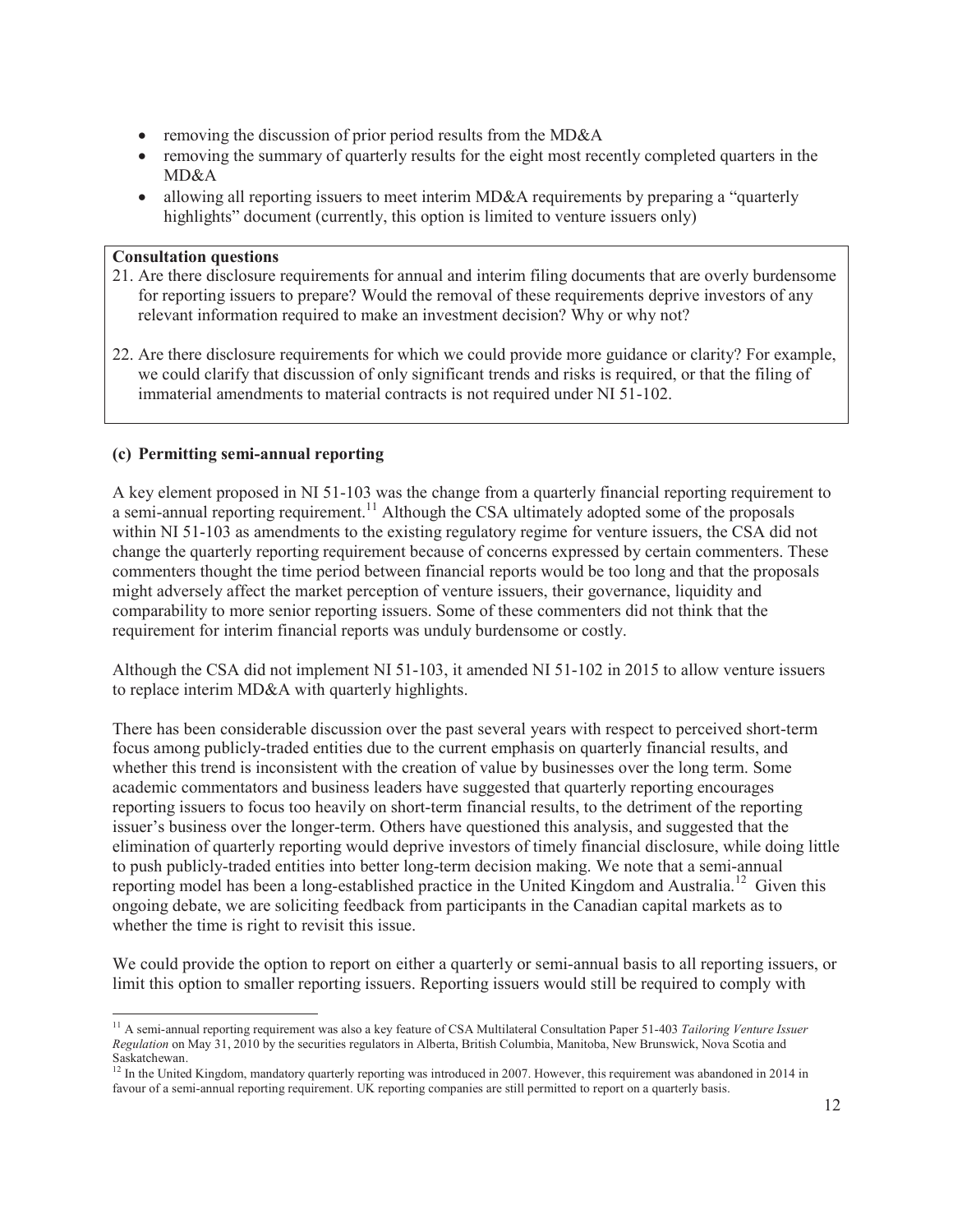material change reporting requirements and exchange listing requirements to disclose all material information.

#### **Consultation questions**

- 23. What are the benefits of quarterly reporting for reporting issuers? What are the potential problems, concerns or burdens associated with quarterly reporting?
- 24. Should semi-annual reporting be an option provided to reporting issuers and if so under what circumstances? Should this option be limited to smaller reporting issuers?
- 25. Would semi-annual reporting provide sufficiently frequent disclosure to investors and analysts who may prefer to receive more timely information?
- 26. Similar to venture issuers, should non-venture issuers have the option to replace interim MD&A with quarterly highlights?

## **2.4 Eliminating overlap in regulatory requirements**

There are areas of similarity between the disclosure requirements of IFRS and Form 51-102F1 *Management's Discussion & Analysis*, such as:

- financial instruments
- $\bullet$  critical accounting estimates
- $\bullet$  change in accounting policies
- $\bullet$  contractual obligations

Additionally, there is potential overlap in the disclosure requirements in the NI 51-102 forms. For instance, both the MD&A and the AIF require a form of discussion of the risks associated with the reporting issuer.

We are considering the removal of some or all of this overlap, or consolidating the requirements of the MD&A, AIF and financial statements into one document.

#### **Consultation questions**

- 27. Would modifying any of the above areas in the MD&A form requirements result in a loss of significant information to an investor? Why or why not?
- 28. Are there other areas where the MD&A form requirements overlap with existing IFRS requirements?
- 29. Should we consolidate the MD&A, AIF (if applicable) and financial statements into one document? Why or why not?
- 30. Are there other areas of overlap in continuous disclosure rules? Please indicate how we could remove overlap while ensuring that disclosure is complete, relevant, clear, and understandable for investors.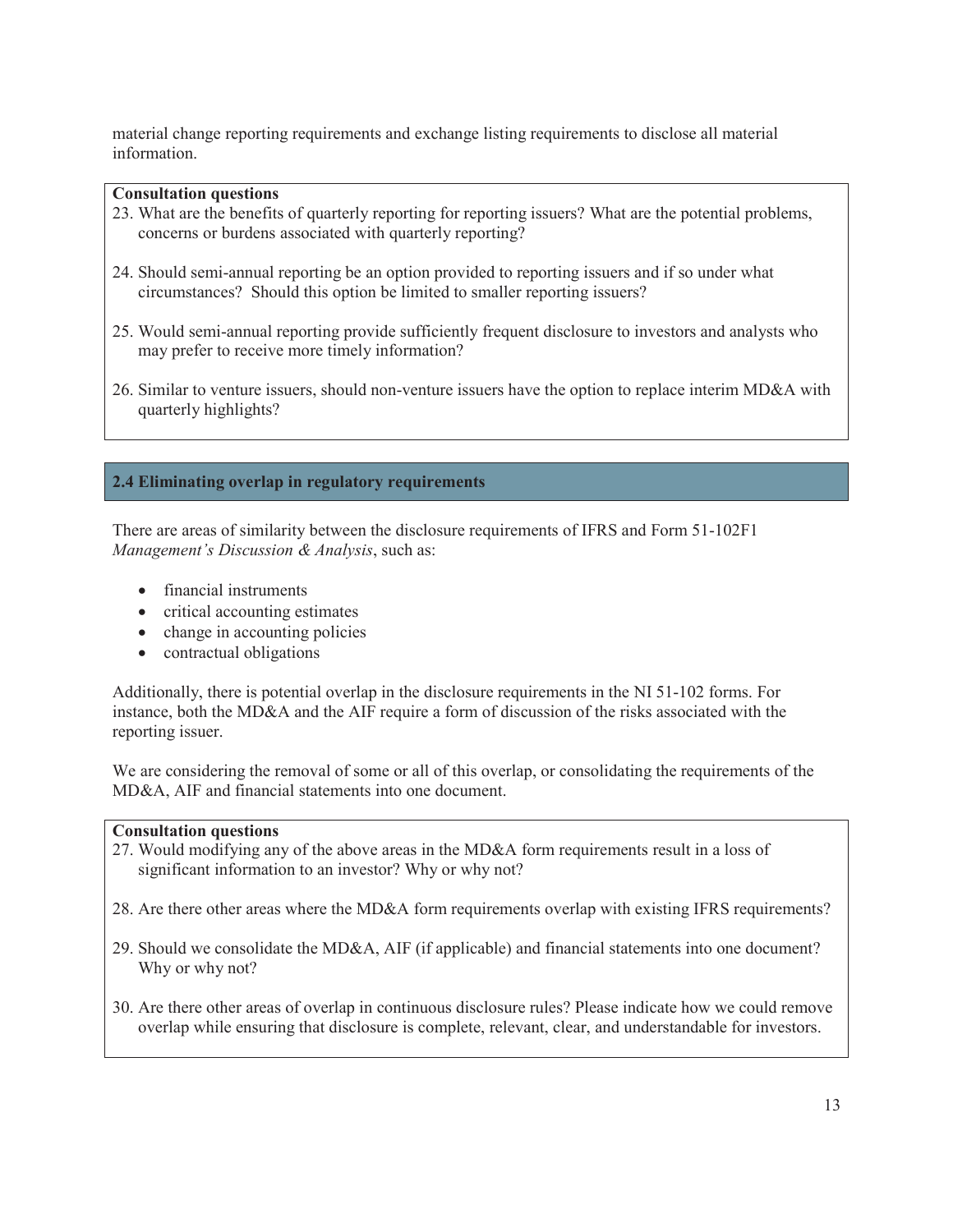#### **2.5 Enhancing electronic delivery of documents**

National Policy 11-201 *Electronic Delivery of Documents* (**NP 11-201**) provides guidance to securities industry participants that want to use electronic delivery to fulfill delivery requirements in securities legislation. NP 11-201 applies to documents required to be delivered under securities legislation, including prospectuses, financial statements, and proxy-related materials that are delivered by securities industry participants or those acting on their behalf, such as transfer agents.

One area where we have facilitated the use of electronic delivery is in the introduction of "notice-andaccess". In 2013, amendments were made to National Instrument 54-101 *Communication with Beneficial Owners of Securities of a Reporting Issuer* (NI 54-101) to give reporting issuers the option to use the "notice-and-access" method to post proxy-related materials on a website instead of having to mail materials to registered holders (under NI 51-102) and to beneficial owners (under NI 54-101). Under NI 51-102, notice-and-access may also be used to post annual financial statements and MD&A in lieu of sending such documents to all security holders.

Under the "notice-and-access" method, reporting issuers must deliver a printed notice and voting documents to beneficial owners who have not given their prior consent to delivery. Also, beneficial owners may request a paper copy of certain documents, such as information circulars, annual financial statements and MD&A, at no charge. Factors outside of securities legislation, such as the delivery requirements under business corporations legislation, electronic commerce legislation, investor preferences and market practice, may also impact a reporting issuer's obligation to print and deliver certain documents to beneficial owners or a reporting issuer's choice to use notice-and-access.

Despite these developments to facilitate electronic delivery of documents, we have heard from some market participants that reporting issuers continue to incur significant costs associated with printing and delivering various documents required under securities legislation.

Given the widespread use of Internet, social media and technology in communications generally, we are considering whether new methods of electronic delivery should be permitted to further reduce the use of paper to fulfill delivery requirements, thus reducing costs for reporting issuers, and promoting a more environmentally responsible approach to document delivery. At the same time, we acknowledge that not all investors are online or may prefer to receive their documents in paper format for other valid reasons.

#### **Consultation questions**

- 31. Are there any aspects of the guidance provided in NP 11-201 which are unclear or misaligned with market practice?
- 32. The following consultation questions pertain to the "notice-and-access" model under securities legislation and consideration of potential changes to this model:
	- (a) Since the adoption of the "notice-and-access" amendments, what aspects of delivering paper copies represent a significant burden for issuers, if any? Are there a significant number of investors that continue to prefer paper delivery of proxy materials, financial statements and MD&A?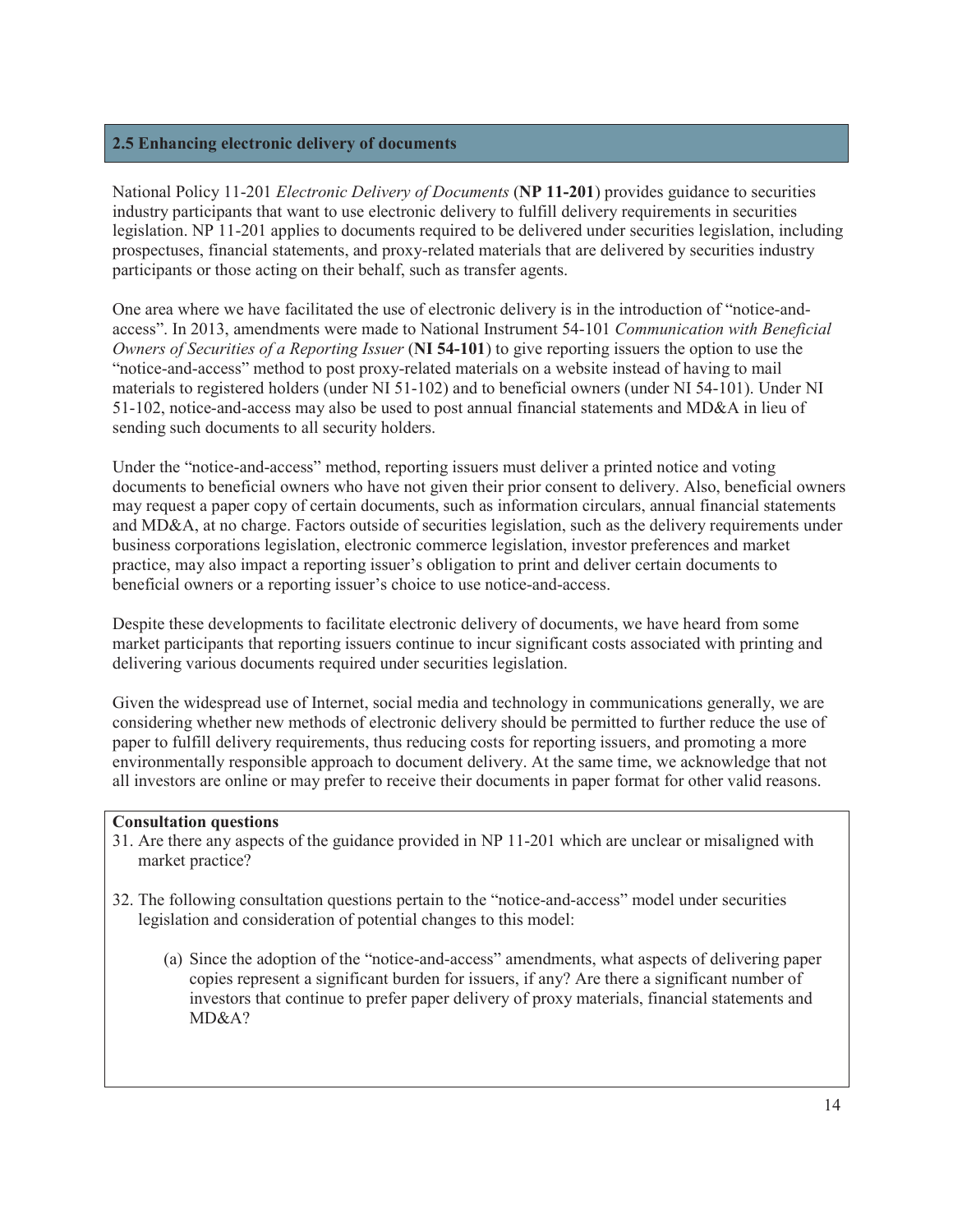- (b) Do you think it is appropriate for a reporting issuer to satisfy the delivery requirements under securities legislation by making proxy materials, financial statements and MD&A publicly available electronically without prior notice or consent and only deliver paper copies of these documents if an investor specifically requests paper delivery? If so, for which of the documents required to be delivered to beneficial owners should this option be made available?
- (c) Would changes to the "notice-and-access" model as described in question (b) above pose a significant risk of undermining the protection of investors under securities legislation, even though an investor may request to receive paper copies?
- (d) Are there other rule amendments that could be made in NI 54-101 or NI 51-102 to improve the current "notice-and-access" options available for reporting issuers?
- 33. Are there other ways electronic delivery of documents could be further enhanced through securities legislation?

## **PART 3 – Providing feedback**

We invite interested parties to make written submissions on the consultation questions identified throughout this Consultation Paper. You must submit your comments in writing by July 7, 2017. If you are sending your comments by email, you should also send an electronic file containing the submissions in Microsoft Word.

Address your submission to all of the CSA as follows:

British Columbia Securities Commission Alberta Securities Commission Financial and Consumer Affairs Authority of Saskatchewan Manitoba Securities Commission Ontario Securities Commission Autorité des marchés financiers Financial and Consumer Services Commission (New Brunswick) Superintendent of Securities, Department of Justice and Public Safety, Prince Edward Island Nova Scotia Securities Commission Securities Commission of Newfoundland and Labrador Superintendent of Securities, Northwest Territories Superintendent of Securities, Yukon Superintendent of Securities, Nunavut

Deliver your comments only to the addresses below. Your comments will be distributed to the other participating CSA regulators.

The Secretary Ontario Securities Commission 20 Queen Street West 22nd Floor Toronto, Ontario M5H 3S8 Fax: 416-593-2318 Email: comments@osc.gov.on.ca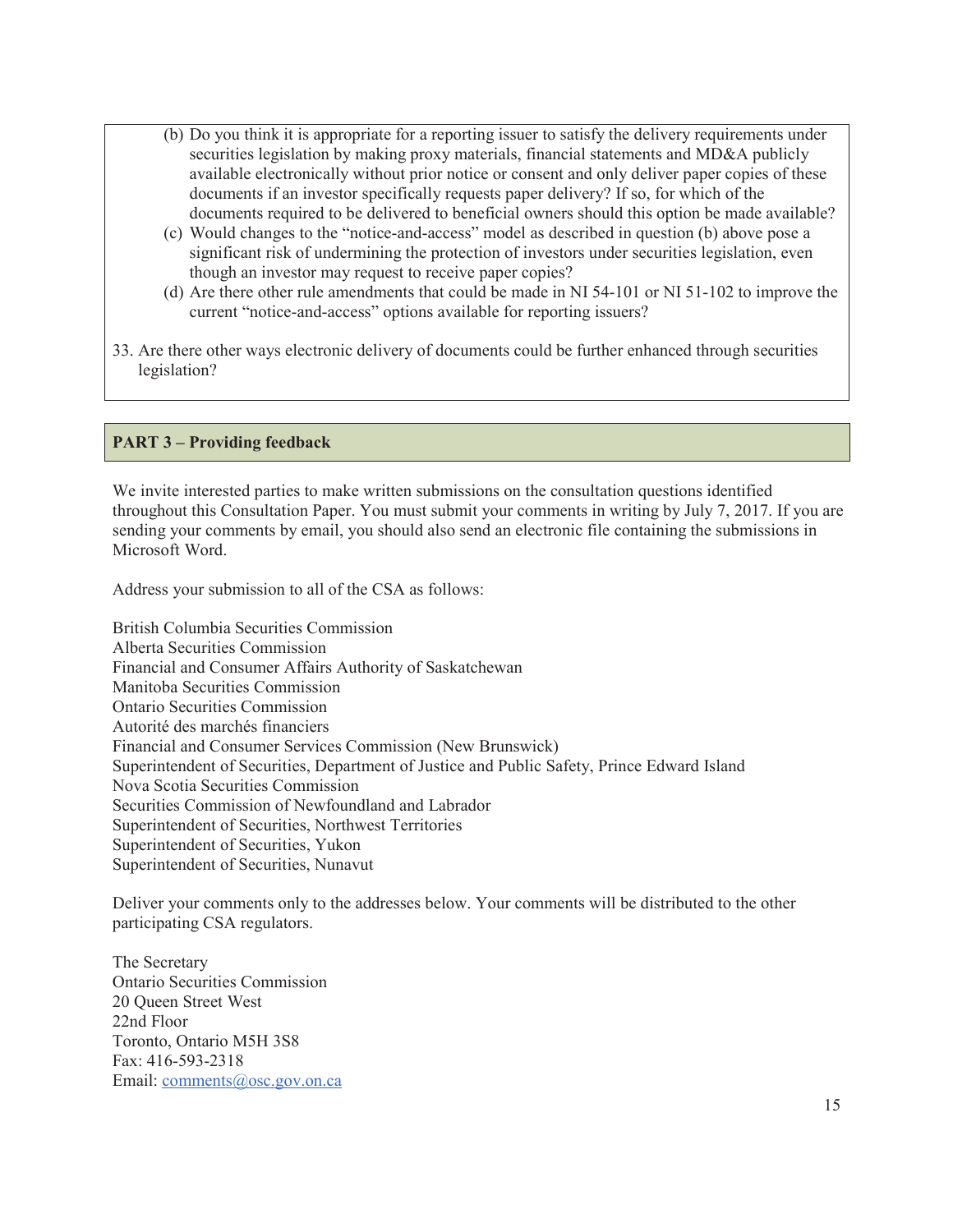Me Anne-Marie Beaudoin Corporate Secretary Autorité des marchés financiers 800, rue du Square-Victoria, 22e étage C.P. 246, tour de la Bourse Montréal (Québec) H4Z 1G3 Fax: 514-864-6381 E-mail: consultation-en-cours@lautorite.qc.ca

Certain CSA regulators require publication of the written comments received during the comment period. We will publish all responses received on the websites of the Autorité des marchés financiers (www.lautorite.qc.ca), the Ontario Securities Commission (www.osc.gov.on.ca), and the Alberta Securities Commission (www.albertasecurities.com). Therefore, you should not include personal information directly in comments to be published. It is important that you state on whose behalf you are making the submission.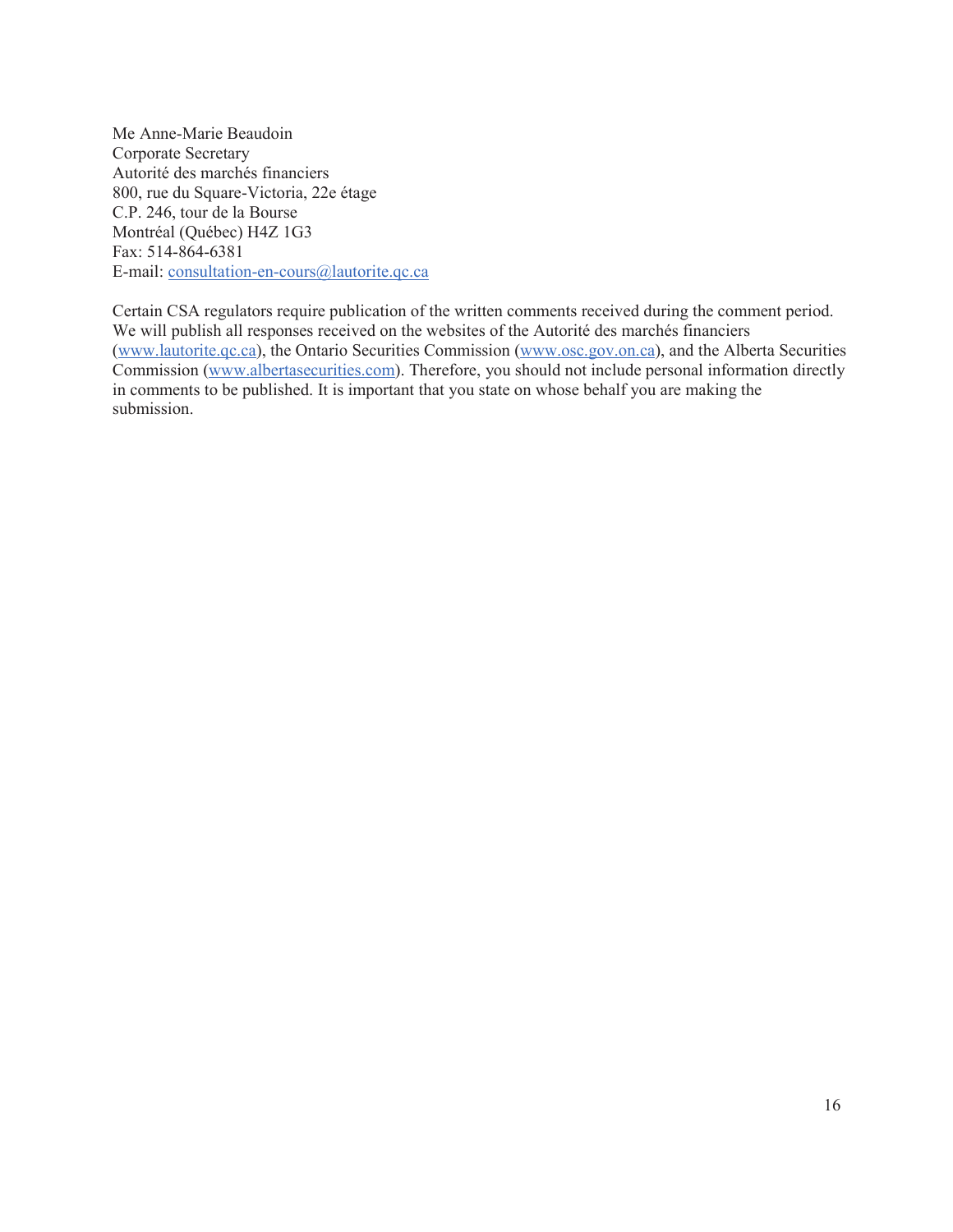# **PART 4 – Questions**

Please refer your questions to any of the following CSA staff:

| <b>Jo-Anne Matear</b>                           | <b>Stephanie Tjon</b>                                               |  |
|-------------------------------------------------|---------------------------------------------------------------------|--|
| Manager, Corporate Finance                      | Senior Legal Counsel, Corporate Finance                             |  |
| <b>Ontario Securities Commission</b>            | <b>Ontario Securities Commission</b>                                |  |
| 416-593-2323                                    | 416-593-3655                                                        |  |
| $j$ matear@osc.gov.on.ca                        | $\frac{\text{stion}(a) \text{osc.gov.in.ca}}{\text{osc.gov.in.ca}}$ |  |
| <b>Tamara Driscoll</b>                          | <b>Mike Moretto</b>                                                 |  |
| Accountant, Corporate Finance                   | Manager, Corporate Disclosure                                       |  |
| <b>Ontario Securities Commission</b>            | <b>British Columbia Securities Commission</b>                       |  |
| 416-596-4292                                    | 604-899-6767                                                        |  |
| tdriscoll@osc.govon.ca                          | mmoretto@bcsc.bc.ca                                                 |  |
| <b>Elliott Mak</b>                              | <b>Cheryl McGillivray</b>                                           |  |
| Senior Legal Counsel, Corporate Finance         | Manager, Corporate Finance                                          |  |
| <b>British Columbia Securities Commission</b>   | Alberta Securities Commission                                       |  |
| 604-899-6501                                    | 403-297-3307                                                        |  |
| emak@bcsc.bc.ca                                 | cheryl.mcgillivray@asc.ca                                           |  |
| <b>Anne-Marie Landry</b>                        | <b>Tim Robson</b>                                                   |  |
| Senior Securities Analyst, Corporate Finance    | Senior Legal Counsel, Corporate Finance                             |  |
| <b>Alberta Securities Commission</b>            | Alberta Securities Commission                                       |  |
| 403-297-7907                                    | 403-355-6297                                                        |  |
| annemarie.landry@asc.ca                         | timothy.robson@asc.ca                                               |  |
| <b>Tony Herdzik</b>                             | <b>Patrick Weeks</b>                                                |  |
| Deputy Director, Corporate Finance              | Corporate Finance Analyst                                           |  |
| Financial and Consumer Affairs Authority of     | Manitoba Securities Commission                                      |  |
| Saskatchewan                                    | 204-945-3326                                                        |  |
| 306-787-5849                                    | patrick.weeks@gov.mb.ca                                             |  |
| tony.herdzik@gov.sk.ca                          |                                                                     |  |
| <b>Valérie Dufour</b>                           | <b>Marc-Olivier St-Jacques</b>                                      |  |
| Analyst, Corporate Finance                      | Analyst, Corporate Finance                                          |  |
| Autorité des marchés financiers                 | Autorité des marchés financiers                                     |  |
| 514-395-0337, ext. 4389                         | 514-395-0337, ext. 4424                                             |  |
| valerie.dufour@lautorite.qc.ca                  | marco.st-jacques@lautorite.qc.ca                                    |  |
| <b>Ella-Jane Loomis</b>                         | <b>Kevin Redden</b>                                                 |  |
| Senior Legal Counsel, Securities                | Director, Corporate Finance                                         |  |
| Financial and Consumer Services Commission (New | Nova Scotia Securities Commission                                   |  |
| Brunswick)                                      | 902-424-5343                                                        |  |
| 506-658-2602                                    | kevin.redden@novascotia.ca                                          |  |
| ella-jane.loomis@fcnb.ca                        |                                                                     |  |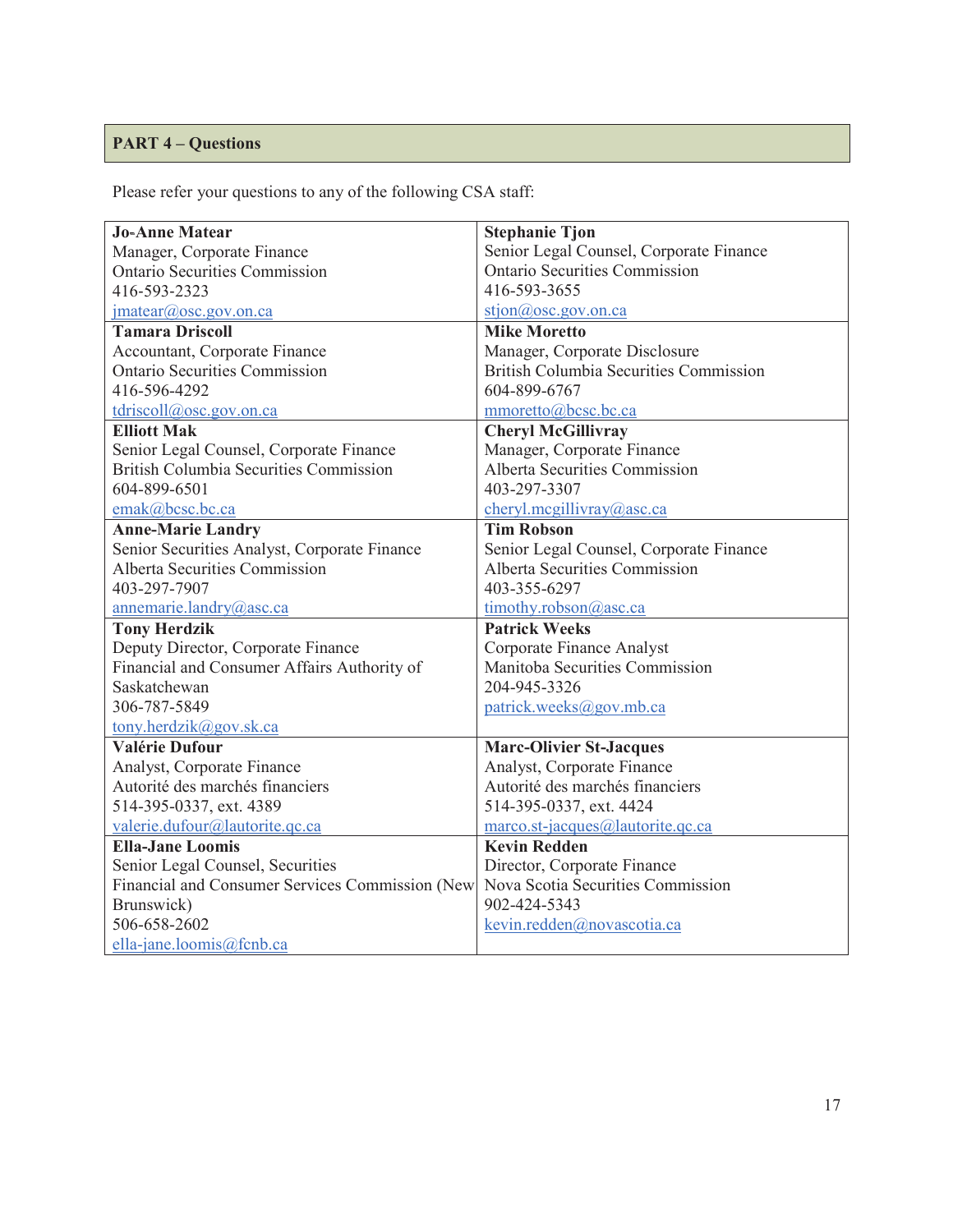# **APPENDIX A SNAPSHOT OF THE PUBLIC MARKET**

The following charts provide an overview (as of December 31, 2016) of:

- the market capitalization of reporting issuers by industry (both in terms of dollar values and by percentage of total market capitalization), and
- the composition of venture and non-venture issuers (by number of reporting issuers).

## **Market capitalization and number of reporting issuers, broken down by industry as at December 31, 2016**

| Industry <sup>13</sup>                  | Market cap<br>(\$ billions) | Market cap<br>% of total | <b>Number of</b><br>reporting issuers issuers | <b>Number of reporting</b><br>$(\%$ of total) |
|-----------------------------------------|-----------------------------|--------------------------|-----------------------------------------------|-----------------------------------------------|
| <b>Financial services</b>               | \$809                       | 31%                      | 132                                           | $5\%$                                         |
| <b>Diversified industries</b>           | \$556                       | 21%                      | 370                                           | 13%                                           |
| Oil & Gas                               | \$325                       | 12%                      | 247                                           | 9%                                            |
| Mining                                  | \$280                       | $11\%$                   | 1,319                                         | 48%                                           |
| <b>Utilities &amp; Pipelines</b>        | \$228                       | 8%                       | 25                                            | $1\%$                                         |
| <b>Communications &amp; Media</b>       | \$179                       | $7\%$                    | 37                                            | $1\%$                                         |
| <b>Real estate</b>                      | \$96                        | $4\%$                    | 97                                            | $4\%$                                         |
| <b>Technology</b>                       | \$85                        | 3%                       | 252                                           | 9%                                            |
| <b>Clean Technology &amp; Renewable</b> | \$36                        | $1\%$                    | 108                                           | 4%                                            |
| <b>Energy</b>                           |                             |                          |                                               |                                               |
| <b>Life Sciences</b>                    | \$25                        | $1\%$                    | 160                                           | 6%                                            |
| <b>Forest Products &amp; Paper</b>      | \$23                        | $1\%$                    | 18                                            | $1\%$                                         |
| <b>TOTAL</b>                            | \$2,642                     |                          | 2.765                                         |                                               |

# **Status of reporting issuers, as at December 31, 2016**



<sup>13</sup> Source: TMX Market Intelligence Group Report for December 2016 and Canadian Securities Exchange (**CSE**) data provided by the CSE. Data excludes exchange-traded funds, closed-end funds, capital pool companies and special purpose acquisition corporations.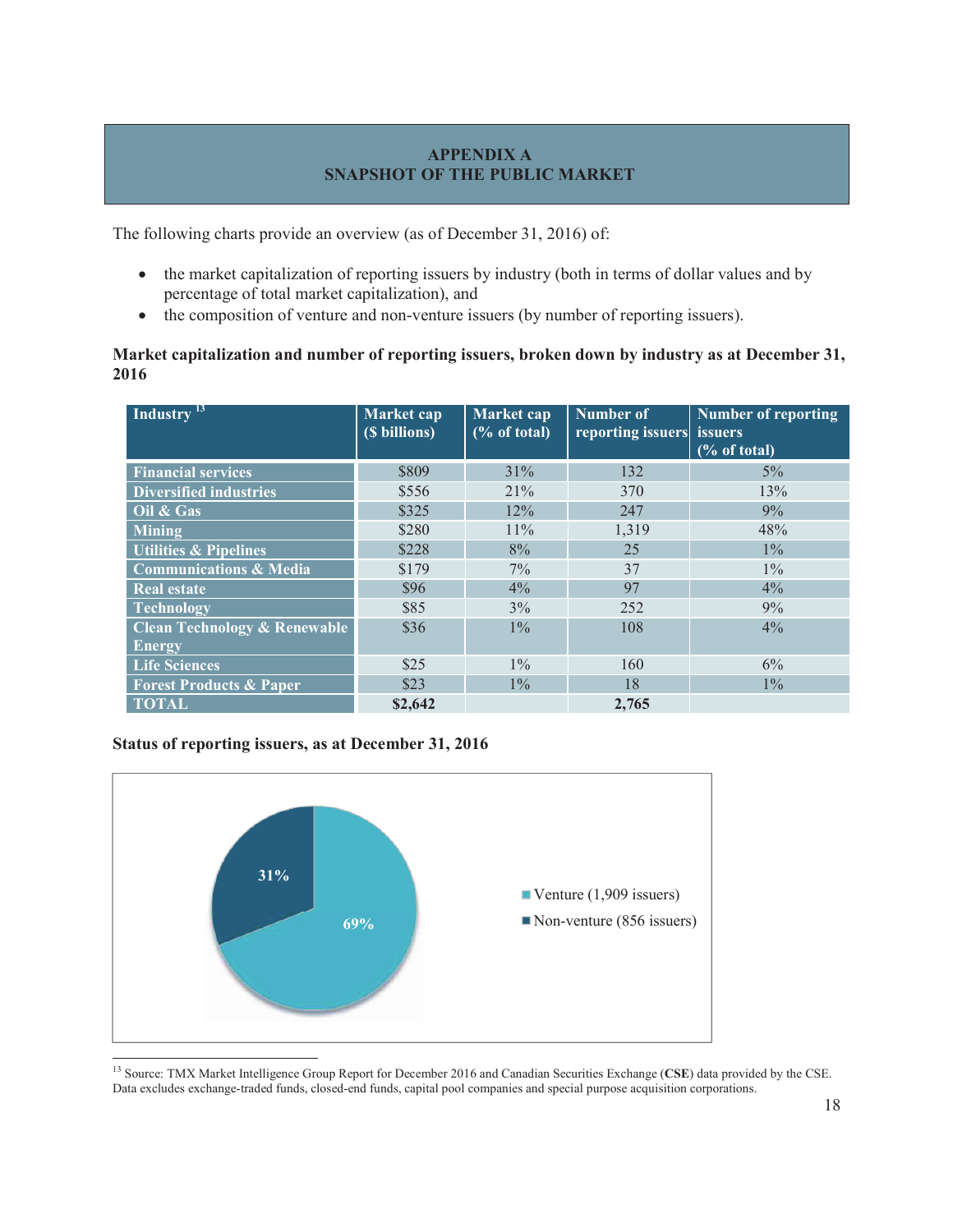## **APPENDIX B SUMMARY OF RECENT CSA POLICY INITIATIVES TO SUPPORT ISSUERS**

#### **New or modified prospectus exemptions**

Modernization of the exempt market<sup> $14$ </sup> regulatory regime has been a major priority for the CSA. In keeping with this, CSA members have undertaken a series of significant exempt market initiatives related to both introducing new prospectus exemptions and modifying or harmonizing existing ones.<sup>15</sup> The purpose of these policy initiatives was to facilitate greater access to capital through the exempt market for issuers, particularly for start-ups and small and medium-sized enterprises, while maintaining appropriate investor protection.

A number of the prospectus exemptions were specifically designed for use by reporting issuers, including:

- x the existing security holder exemption (**ESH Exemption**),
- x the rights offering prospectus exemption (**Rights Offering Exemption**), and
- x the investment dealer exemption (**Investment Dealer Exemption**).

Other prospectus exemptions are available to both reporting issuers and non-reporting issuers seeking to raise capital:

- the crowdfunding exemption (**Crowdfunding Exemption**),
- the offering memorandum exemption (**OM Exemption**), and
- x the friends, family and business associates exemption (**FFBA Exemption**).

## **ESH Exemption**

The ESH Exemption allows reporting issuers listed on specified exchanges to raise funds from existing security holders holding equity securities subject to certain conditions. The ESH Exemption is a costeffective tool to raise capital because there are no requirements to provide investors with information at the time of distribution except that the reporting issuer is required to issue a news release about the proposed sale of the securities and file any offering materials (other than the subscription agreement) with securities regulators on the same day it provides materials to investors.

## **Rights Offering Exemption**

The CSA have streamlined the rights offering prospectus exemption for non-investment fund reporting issuers in order to reduce the time and cost associated with the use of this exemption. These amendments included:

- removing the current regulatory review process prior to the use of the exemption,
- increasing investor protection through the addition of civil liability for secondary market disclosure,

<sup>&</sup>lt;sup>14</sup> References to the exempt market refer to securities sold in reliance on a prospectus exemption.<br><sup>15</sup> See CSA Staff Notice 45-314 – *Updated List of Current CSA Exempt Market Initiatives*, published on January 28, 2016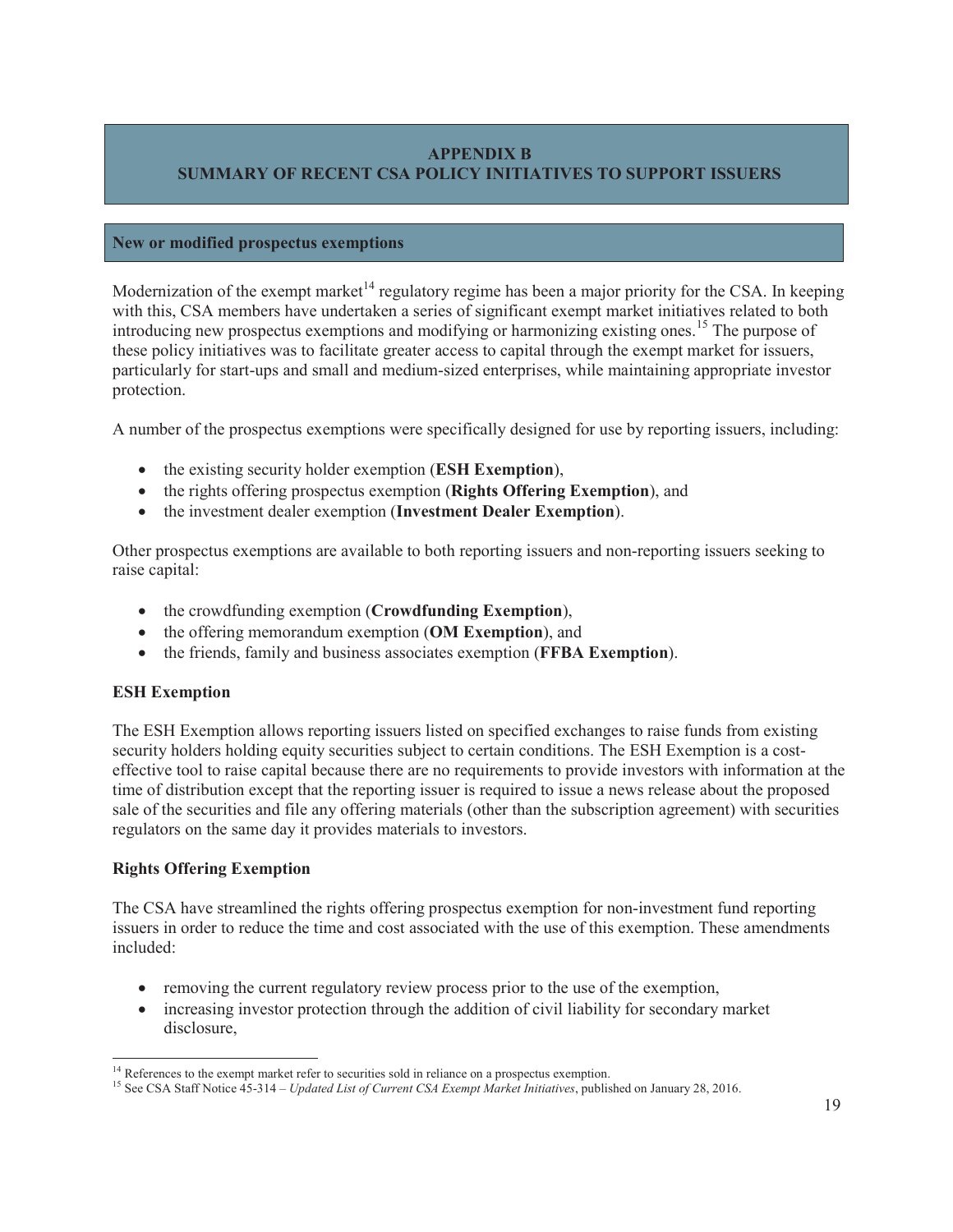- introducing a user-friendly form of rights offering circular,
- introducing a new notice that reporting issuers must file on SEDAR and send to security holders informing them about how to access the rights offering circular electronically, and
- increasing the dilution limit from  $25\%$  to  $100\%$ .

## **Investment Dealer Exemption<sup>16</sup>**

The Investment Dealer Exemption allows reporting issuers listed on a Canadian exchange to raise money by distributing securities to investors who have obtained suitability advice on the investment from an investment dealer. The reporting issuer must have filed all required periodic and timely disclosure documents and issue a news release with key information regarding the distribution, including the use of proceeds and disclosure of any material facts which have not generally been disclosed.

# **Crowdfunding Exemption<sup>17</sup>**

The Crowdfunding Exemption<sup>18</sup> enables start-ups and small and medium enterprises in their early-stages of development to raise capital online from a large number of investors through a single registered funding portal. A limit on the total amount that can be raised is imposed on issuers and investors will be subject to investment limits as a means of limiting their exposure to a highly risky investment. Multilateral Instrument 45-108 - *Crowdfunding* (**MI 45-108**) is available to all issuers that are incorporated or organized in Canada, with their head office in Canada, a majority of their directors resident in Canada, and their principal operating subsidiary (if any) incorporated or organized in Canada or the USA. A crowdfunding offering document must be provided to investors and an issuer may also provide purchasers with a term sheet, video or other materials summarizing the information in the crowdfunding offering document.

## **OM Exemption**

The OM Exemption was designed to facilitate capital-raising by allowing issuers to solicit investments from a wider range of investors than under other prospectus exemptions, provided that investors receive a disclosure document at the point of sale (an offering memorandum), as well as a risk acknowledgement form in respect of their initial investment. The offering memorandum has to be accompanied by audited financial statements; however the offering memorandum requires less disclosure relative to what is required to be included in a prospectus.

## **FFBA Exemption**

The FFBA Exemption permits issuers to distribute securities to the issuer's directors, executive officers, control persons and founders as well as certain family members, close personal friends and close business associates of such persons, subject to a number of conditions. It was designed to allow early-stage issuers greater access to capital from their network of family, close personal friends and close business associates. There are no requirements to provide investors with information at the time of distribution and the exemption can be used without intermediary involvement.

<sup>&</sup>lt;sup>16</sup> Alberta, British Columbia, Manitoba, New Brunswick and Saskatchewan have adopted the Investment Dealer Exemption.<br><sup>17</sup> MI 45-108 was introduced in Ontario, Quebec, Manitoba, Nova Scotia and New Brunswick in January 2

October 2016 and by Saskatchewan in February 2017.

<sup>&</sup>lt;sup>18</sup> British Columbia, Saskatchewan, Manitoba, Quebec, New Brunswick and Nova Scotia have introduced a start-up crowdfunding exemption to facilitate capital raising for start-up and early stage businesses. The start-up crowdfunding exemption is not available to reporting issuers.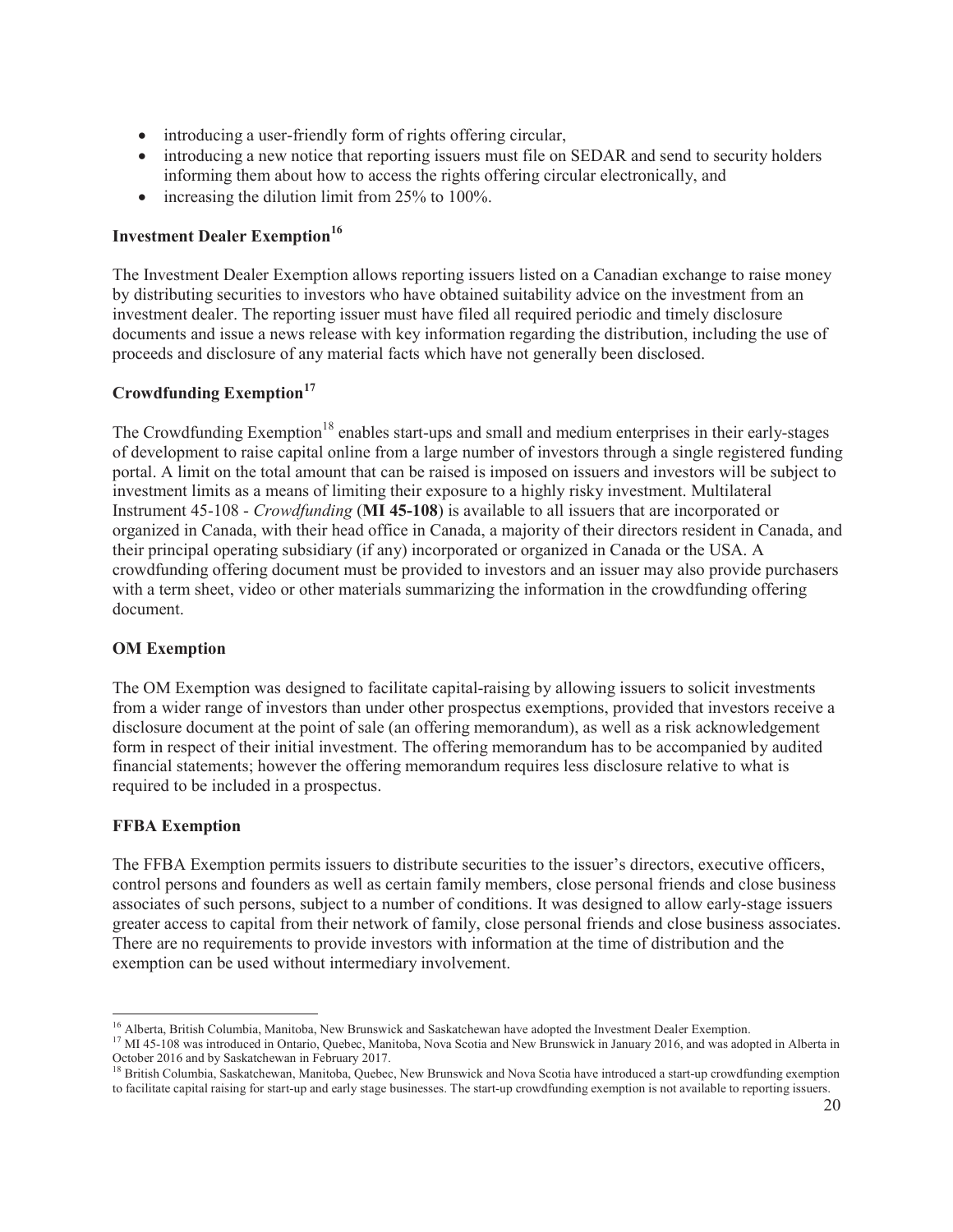#### **Venture issuer regulation**

In 2015, the CSA implemented targeted amendments to the continuous disclosure and prospectus requirements to streamline and tailor disclosure by venture issuers. These amendments were designed to focus disclosure of venture issuers on information that reflects the needs and expectations of venture issuer investors and eliminate disclosure obligations that may be less valuable to those investors, allowing management of venture issuers to focus on the growth of their business. Specifically, the amendments included:

| <b>Quarterly highlights</b>           | •allow venture issuers to meet the interim MD&A requirement by<br>filing a "quarterly highlights" document                                                                                                                              |
|---------------------------------------|-----------------------------------------------------------------------------------------------------------------------------------------------------------------------------------------------------------------------------------------|
| <b>Executive compensation</b>         | •allow venture issuers to use a new tailored form of executive<br>compensation disclosure, Form 51-102F6V Statement of Executive<br>Compensation - Venture Issuers                                                                      |
| <b>Business acquisition reporting</b> | • increase the significance threshold of an acquisition from 40% to<br>100% in determining whether an acquisition is significant for<br>purposes of filing a BAR                                                                        |
| <b>IPO</b> prospectus                 | • reduce the number of years of company history and audited financial<br>statements required in a venture issuer IPO prospectus from three to<br>two years                                                                              |
| Corporate governance                  | • require venture issuers to have an audit committee of at least three<br>members, the majority of whom cannot be executive officers,<br>employees or control persons of the venture issuer or of an affiliate<br>of the venture issuer |

# **Pre-marketing and marketing amendments to prospectus rules**

In 2013, the CSA adopted amendments to the prospectus rules and related policies which increased the range of permissible "pre-marketing" and "marketing" activities in connection with prospectus offerings by issuers other than investment funds. By helping to facilitate the prospectus offering process for issuers and investment dealers, these amendments sought to foster capital raising activities.

The purposes of the rule amendments and policy changes were to:

- ease certain regulatory burdens and restrictions that issuers and investment dealers faced in trying to successfully complete a prospectus offering, while at the same time providing protection to investors, and
- clarify certain matters in order to provide clear rules and a "level playing field" for market participants involved in a prospectus offering.

Among other things and subject to certain conditions, the amendments:

- expressly allow non-reporting issuers, through an investment dealer, to determine interest in a potential initial public offering by communicating with accredited investors,
- x expressly allow investment dealers to use marketing materials and conduct road shows after the announcement of a bought deal, during the "waiting period", and following the receipt of a final prospectus (subject to appropriate limitations designed to address investor protection concerns),